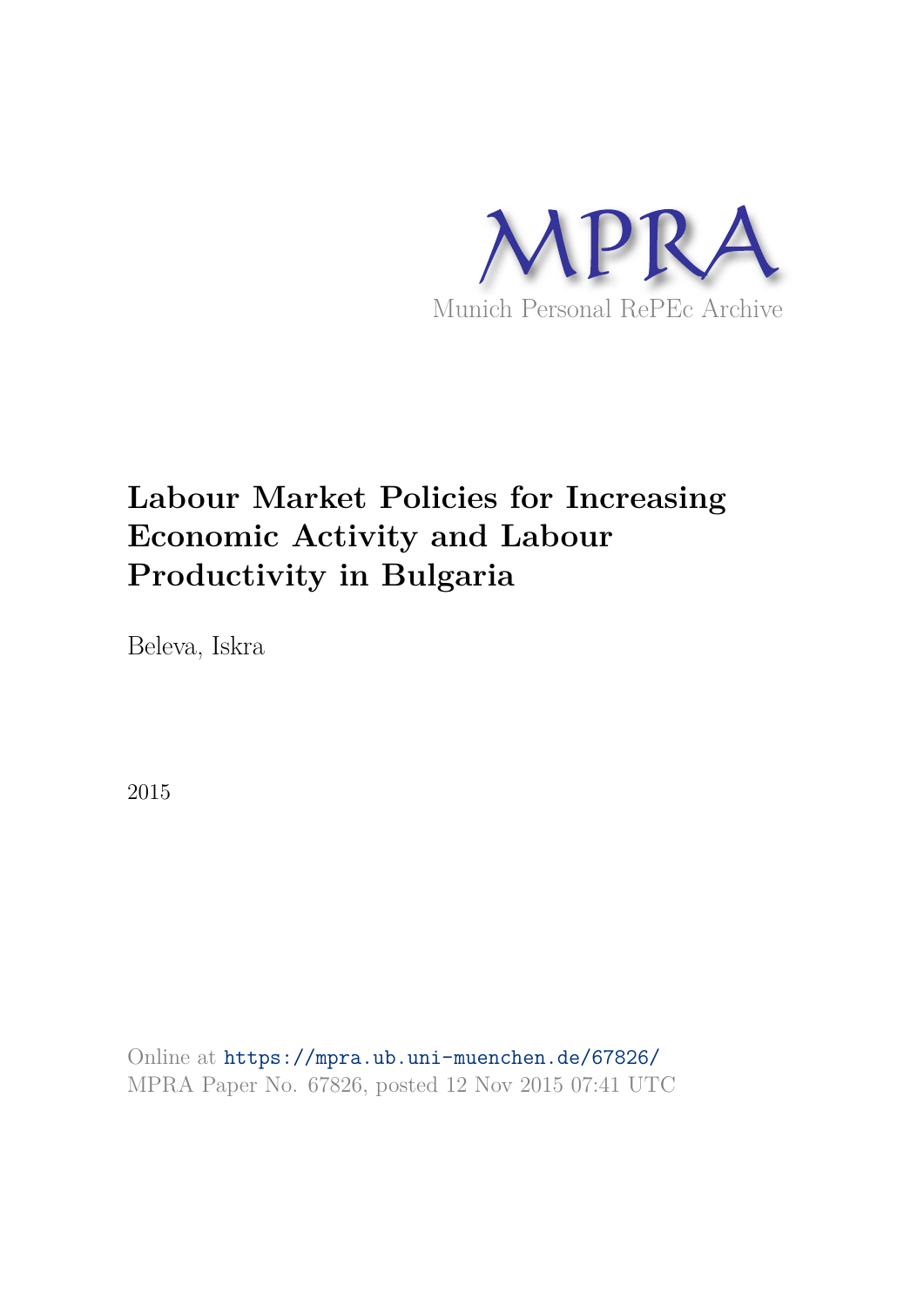# **LABOUR MARKET POLICIES FOR INCREASING ECONOMIC ACTIVITY AND LABOUR PRODUCTIVITY IN BULGARIA**

#### **Author: Iskra Beleva, Professor, Ph.D. Economic Research Institute**

#### **RESUME**

This study aims to present the recent active labour market policies for encouraging labour market participation and increasing labour productivity. It points out that a number of different programs and labour market measures have been implemented in Bulgaria in the last twenty years. The achievements of the analysis point out both positive and negative features. The programs contribute for increasing labour market inclusion and employment participation in a short run and this is the main positive effect. However, the lack of consistence and sustainability of employment occurred as negative features. The study outlines the effect of "Human Resource Development" Program, conducted in Bulgaria in the period 2007-2013, on labour market development and labour inclusion and productivity, in particular. It employs different quantities and qualities indicators to present the achievements of a total of EUR 402,4 millions, allocated for encouraging economic activity for increasing labour productivity. In conclusion the study outlines the positive effects and some negatives of the conducted policies and draws out recommendations for improvements.

Key words: labour market policy, employment, economic activity, labour productivity, assessment, efficiency

**JEL: J45, J48**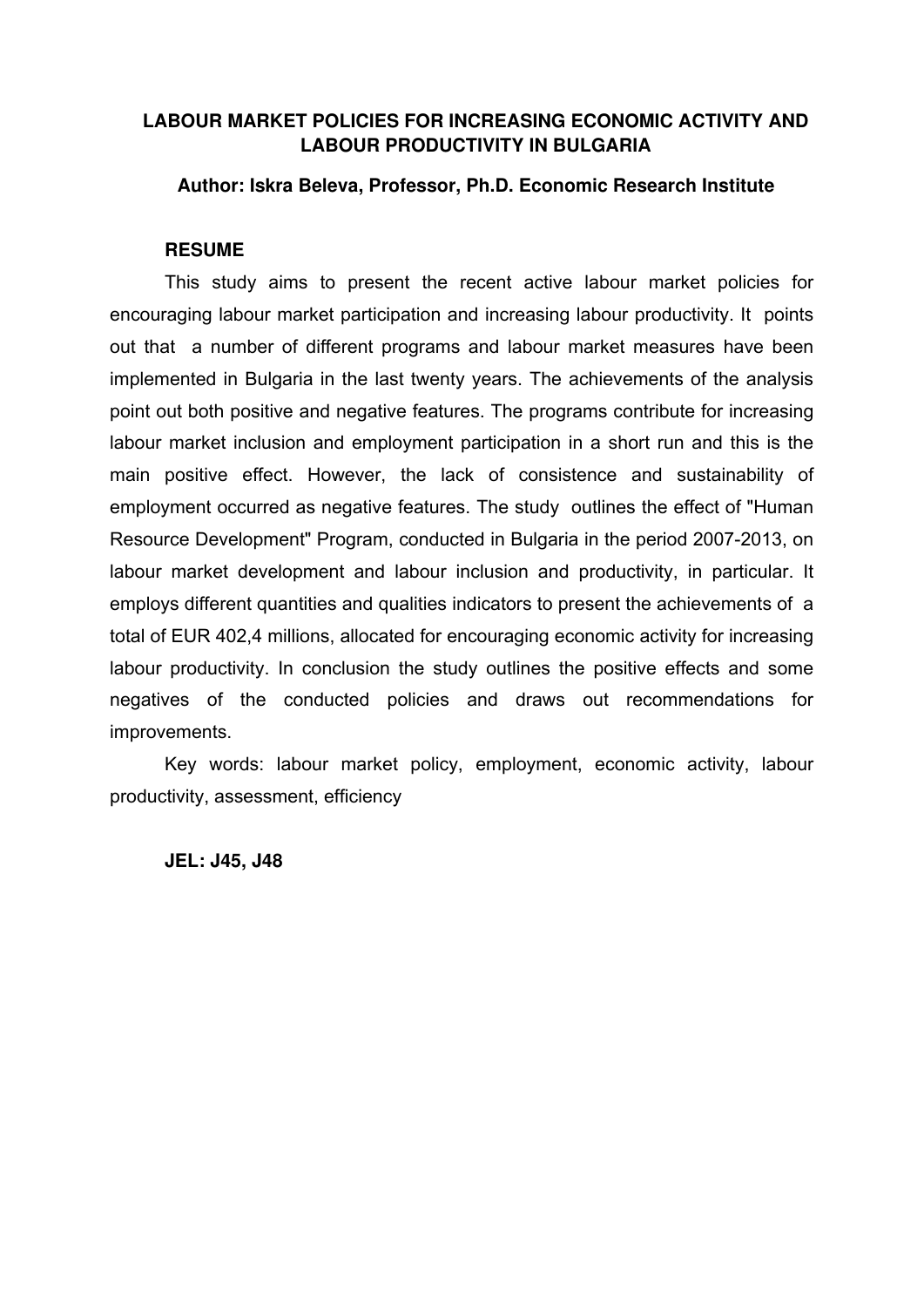#### **1. INTRODUCTION**

Encouraging economic activity, employment participation and an increase in labour productivity constitute significant factors of growth. According to some estimates the share "labour" as a factor in GDP growth is relatively high, about one third of the total growth (ERI, BAS, Annual Report 2015, p.48-49). This indicates that encouraging labour market participation and the increase in labour productivity are the right steps on the road to better economic development and social prosperity. The understanding of the importance of the "labour" factor from the standpoint of economic growth is translated into specific policies, aiming to stimulate people to participate in the labour market and to increase the quality of their labour.

During the last twenty five years of development and improvement of labour market relations the policies in the sphere of encouraging economic activity and labour productivity passed through different periods, often being inconsistent and contradicting. Thus, when labour demand decreased significantly (as it happened between 1990-2000) the policies for encouraging economic activity were neglected and the efforts were concentrated on policies to develop unemployment and social protection nets. With the revival of labour demand the policies for encouraging economic activity and employment reintegration of unemployed and inactive people focused policy attention. This was the case at the beginning of the  $21<sup>st</sup>$  century, when due to stable economic development, labour demand increased significantly. After the crisis, which started in Bulgaria in 2008, the policies for encouraging economic activity have been developed in the conditions of social and political awareness of the fact that the Bulgarian population within working age declines at a fast rate. The decline is a result of the deepening of the demographic crisis since 1960 and significant emigration since 1990. In such conditions the prevention of unemployment and activating labour participation of the population within working age definitely becomes a policy priority. Bearing in mind the difficult reversal of the demographic processes, the increase in labour productivity should be added as a priority target of labour market policy. The contribution of operational program "Human Resource Development" since 2007 should be outlined as well as an important instrument for policy development. *The aim of this paper* is to overview the conducted policies in the sphere of employment inclusion, economic activation of inactive people and labour productivity and to assess the contribution of Operational Program "Human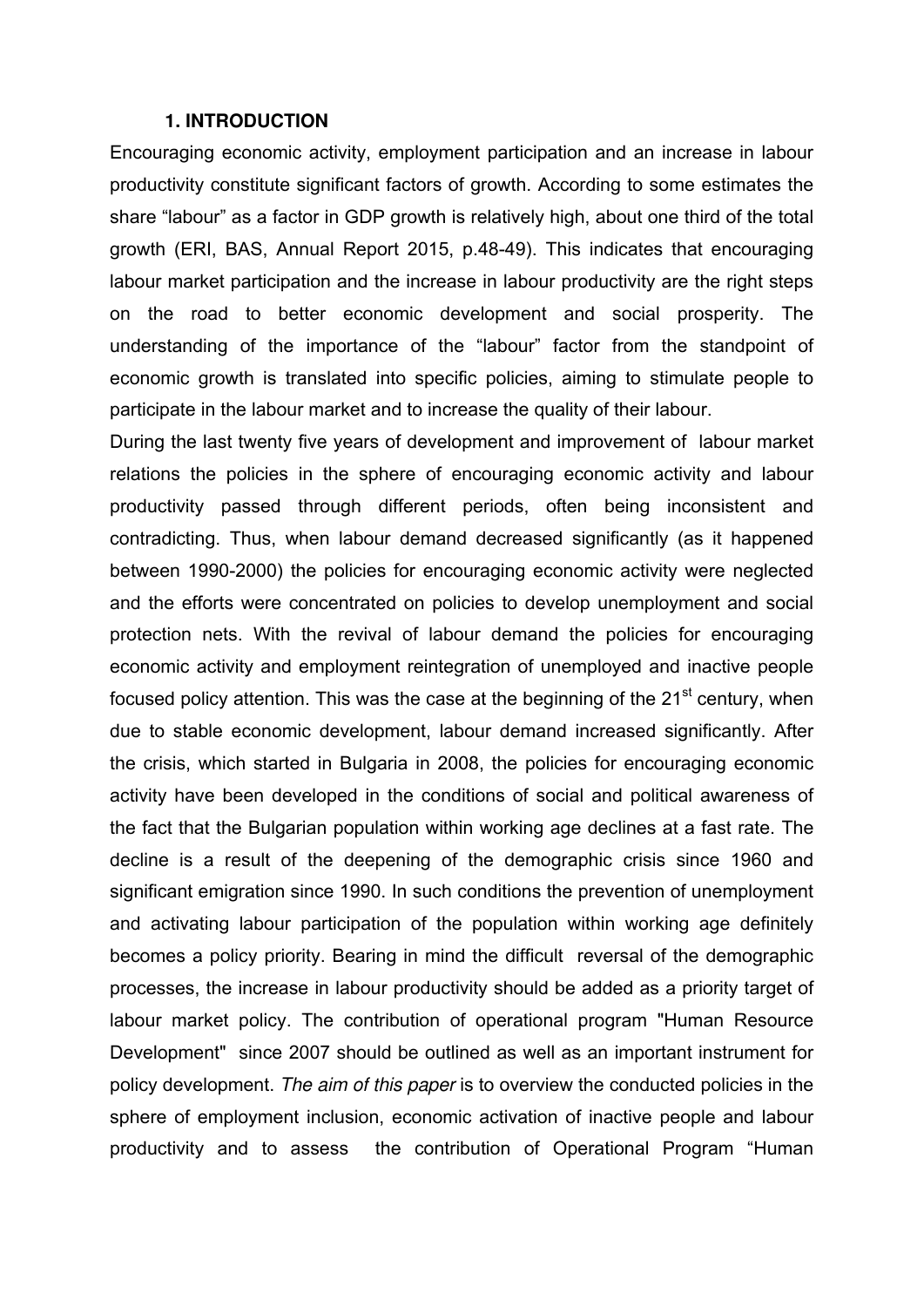Resources Development"(OPHRD) 2007-2013 as one of the instruments for their development.

# **2. TARGETS AND SCOPE OF THE POLICY IN THE FIELD OF EMPLOYMENT, INCOURAGING ECONOMIC ACTIVITY AND LABOUR PRODUCTIVITY**

The policy for encouraging economic activity and labour productivity during the first years of labour market development in Bulgaria (1990-1998) was focused on marginalized groups at risk of droping out of the labour market. Concrete measures and programs were developed for unemployment and social protection of those people, who faced massive layoffs due to privatization processes in various sectors (e.g. machine building, still industry, tobacco industry etc.). Another target group was the population within working age at constant risk of dropping out of the labour market (e.g. the Roma population). In the initial period of labour market development the policies conducted in the field of employment were often a reaction to specific conditions. In this sense they could be defined as conjunctive, which means that the undertaken decisions were oriented towards the short-run and lack strategic views on how to overcome the evident deficit of labor resources within working age. Examples to that effect are the implemented polices for introducing longer periods of parental leave for young mothers (they were offered three years of paid parental leave - one of the longest among all European countries); emigration incentives and a inconsistent policy regarding immigrants and their labour market integration.

One of the biggest programs for encouraging employment and economic activity from the standpoint of the number of participants and the funding is the *national program "From social care to employment"*. It aims to provide employment to unemployed people who are eligible for monthly social assistance by creating jobs in the public sector and is considered to be a positive step towards labour integration of socially weak people. Over the years the program has been developed and even though it possesses some negative characteristics (the main one being that it is a form of subsidy for temporary employment) this program still remains one of the important instruments for supporting employment of highly marginalized labour resources. The created jobs are not expensive in terms of investments - the program is funded by the state budget and the funding varies between the years (e.g. BGN 80 million in 2007 for employment of 33 thousands people and BGN 43 million in 2010 for employment of 29 thousand people, according to the National Action Plan for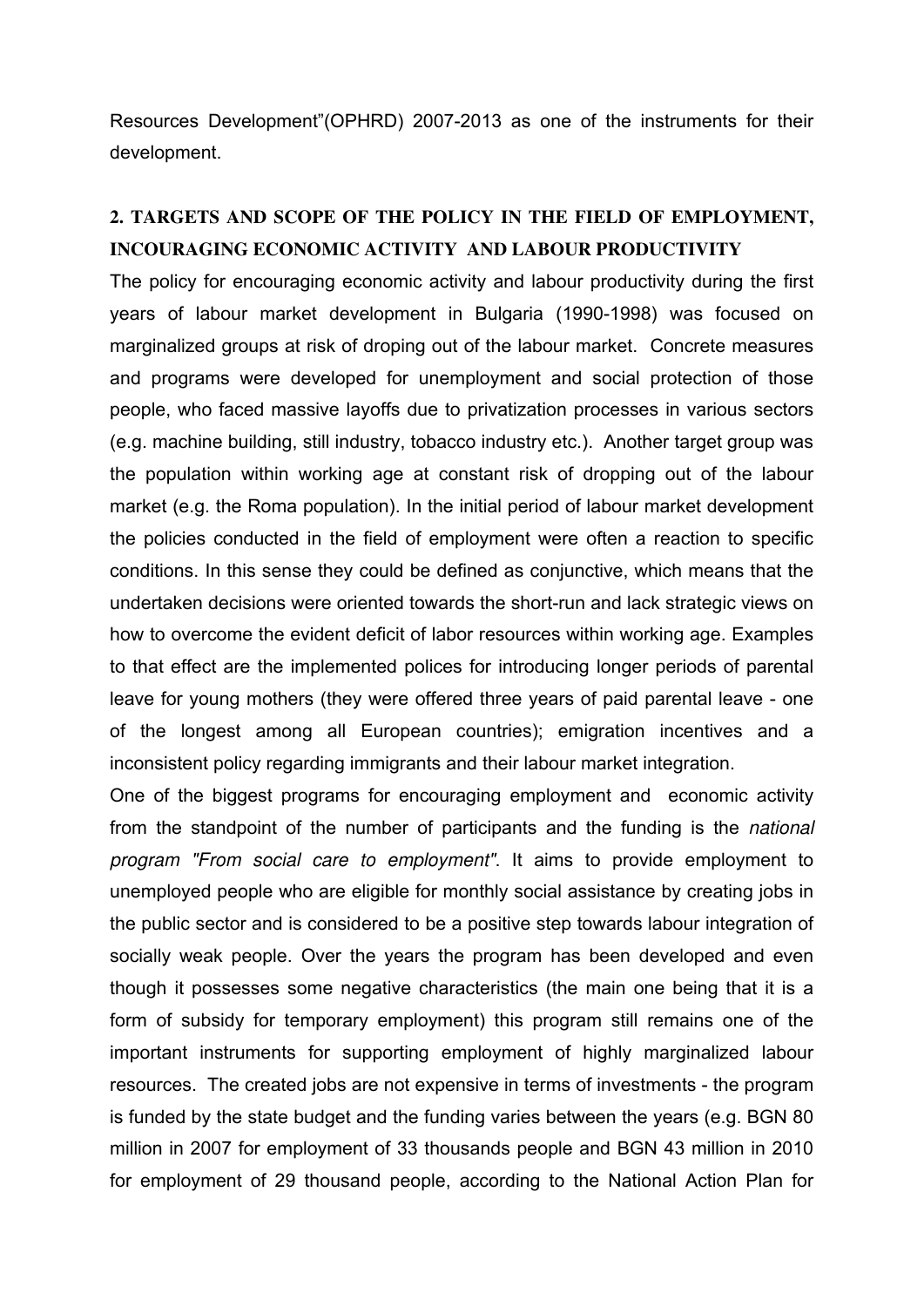Employment for 2007 and 2010 - Attachment 1). During the last eight years the following program could be identified as more important in the analyzed field: "First job", "Increasing youth employment throughout their stable integration in the labour market"; "Support and encouraging employment in branches with labour shortage"; "Ensuring conditions for active labour life of people over 50 years of age and longterm unemployed people"; "Encouraging entrepreneur start"; "Back to work", "Development", "Employment for youths throughout practice opportunities".

It should be underlined that only presently employment policy, including economic activity and labour productivity policies, in particular, becomes better targeted and systematic. Thus, the policy for employment increase is organized around its strategic objective: "to improve the quality of life of people in Bulgaria *through enhancement of the human capital, achievement of high employment levels, improvement of the productivity*, access to high-quality education and lifelong learning and strengthening the social inclusion (OPHRD 2007-2013, page 6). Three specific objectives have been formulated for the purposes of meeting the main goal as follows: a) increasing the labour supply and the quality of the labour force; b) more intensive investment in the human capital through better and more accessible education; c) more social capital, partnerships and networks and development of the social economy.

The formulated main objective and its respective specific goals are *clearly focused on ensuring the economic growth now and in the future with an active qualitative labour factor.*

Consistent and sustainable policies have been formulated for the purposes of achieving that objective; they have been presented in a series of strategic documents such as the National Reform Programs (the first such program is for the period 2007- 2009, approved with Protocol 8.1. of the CoM from March 1, 2007; the last actualization of the program is from 2014 – "NP for reforms of the Republic of Bulgaria in Implementation of the Europe 2020 Strategy"). Other such documents are the Employment strategies (the first one is for the period 2004-2010, while the last one is "Updated Employment Strategy of the Republic of Bulgaria 2013-2020", approved with Protocol 4 of CoM from 9.10.2013). The National Action Plans on Employment and the annual reports to them are the operative documents, which report on the implementation of the conducted policies.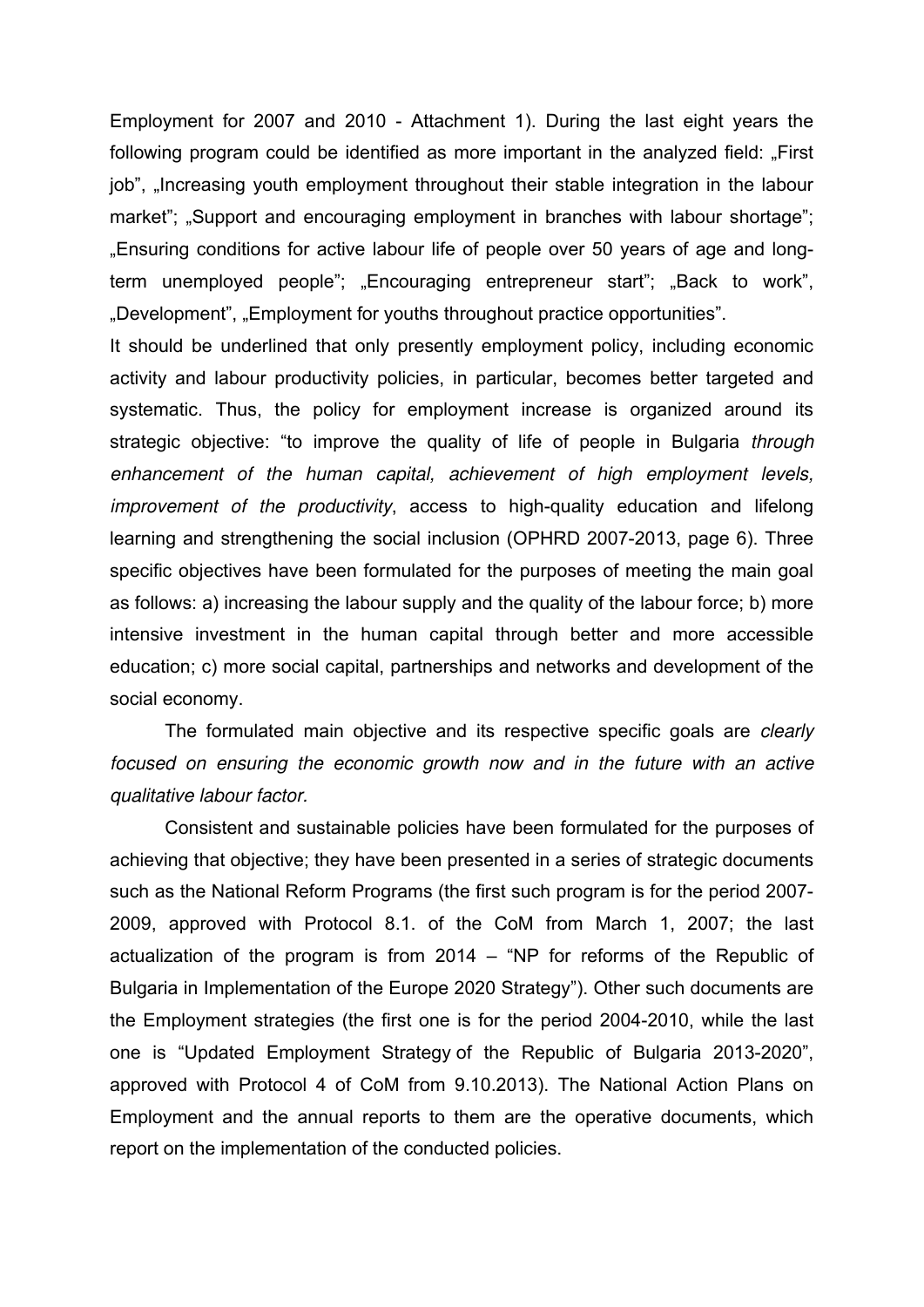The documents enlisted above point out, that the understanding of the unfavourable demographic environment, which lowers the birth rate of the population and the natural growth rate of the labour resource, has focused the attention of the policy makers and highlights the importance of the implemented policies. Given the sustained negative natural growth rate of the population and the intensive emigration processes, the efficient utilization of the available labour resource through employment inclusion and labour productivity increase constitute priority policies with no feasible alternative.

The policies, financed by ESF within the framework of encouraging economic activity and labour productivity, are represented by various schemes aimed at the inclusion of more individuals in education, qualification and employment. Oftentimes these schemes are combined; education is envisioned for the first phase and employment for the subsequent phase. A series of schemes envision a combination of training and employment over time. These schemes aim at:

- Encouraging employment through stimulation of the development of entrepreneurships (with the following two components: training and consultation, and newly established enterprises); for adaptability – scheme "Back to work" and "Development" (incl. training and employment following training);
- Improvement of the professional characteristics of the employed (scheme "I can");
- Creating employment for youngsters via the provision of internship opportunities; Schemes "I can do more"; "Closer to work"; "First job";
- Encouraging employment; qualification and motivation for competitive inclusion on the labour market; qualification schemes and services; Scheme "Take life into your own hands" (Annex 11 to Annual report 2013, Employment Agency).

The understanding of the significant importance of employment and labour productivity as sources of growth is reflected by the continuity of the policies in the long-term, as seen from OPHRD 2014-2020. Employment, reducing poverty and encouraging social inclusion are among the priorities, which focus on two of the goals of the "Europe 2020" Strategy of the EU and the national goals for the "2020" horizon, namely: (1) employment of no less than 76% of the population aged 20 to 64 as of 2020 and (2) reduction of poverty by 260 thousand people by 2020. These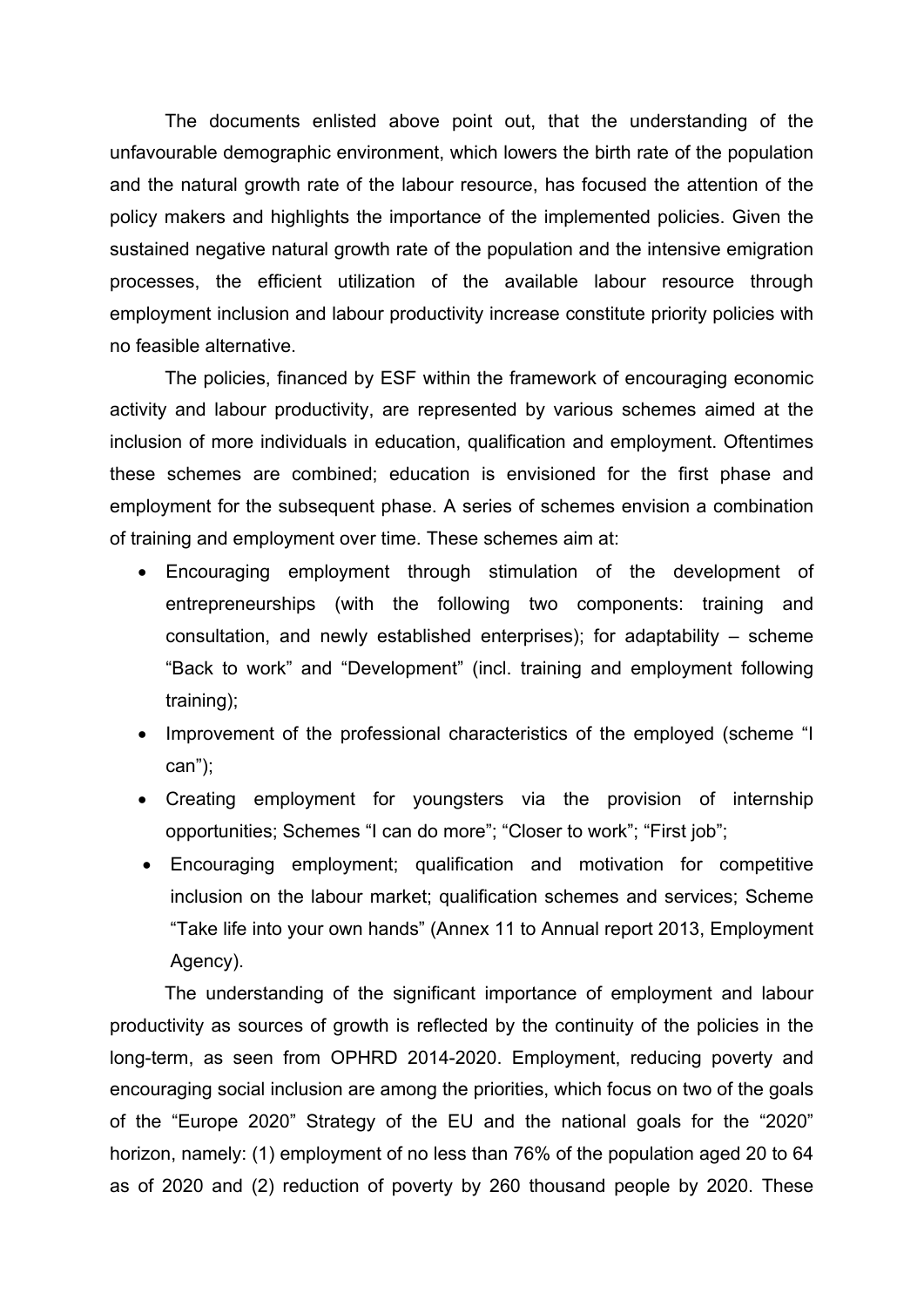goals pose a significant challenge before the policies, which are part of the three pillars of OPHRD 2014-2020:

(1) Higher employment rate and better quality employment.

- (2) Reducing poverty and promoting social inclusion.
- (3) Modernisation of public policies

From the standpoint of the "labour" factor as a source of growth*,* the policy conducted with the support of ESF during the period 2007-2013 *focuses on activation of the groups at risk in employment and on training of employed and unemployed persons. Other important aspects such as the reproduction of the labour resource remain within the scope of national financing. The underestimation of this aspect and the limited national funding of policies aimed at overcoming the significant demographic disparities<sup>1</sup> condition the one-sidedness of the strategic objective - to ensure the availability of sufficient and qualitative labour resources as a factor of economic growth.* 

# **3. ASSESMENT OF THE EFFICIENCY OF IMPLEMENTED POLICIES FOR ENCOURAGING EMPLOYMENT INCLUSION AND LABOUR PRODUCTIVITY**

The assessment of the envisioned policies is based on the utilized financial resource; the achieved qualitative indicators are compared to the goals of the policies and the degree of satisfaction of the involved parties. *The key question*, which is addressed, is how these policies have contributed to the development of labour resources as a factor of growth in тхе short and long-run.

#### *Financial resources*

 $\overline{a}$ 

The economic policies, conducted in the frame of the national programs are funded generally by the state budget, while those, envisioned by the OPHRD 2007- 2013, are financed from the European Social Funds to the amount of EUR 1 031 million. The share of the active policies financed by ESF in total financing increases during the five-year period and comprises 79% of total resources in 2013. The national co-financing comprises 15% of total financing for all priority axes (according to Annual Reports of the Employment Agency for the respective years).

<sup>&</sup>lt;sup>1</sup>, *i.e. of policies, aimed at expanding the labor force via a decrease in infant mortality, an increase in the birth rate and improvement of the family environment as well as of policies in the field of migration.*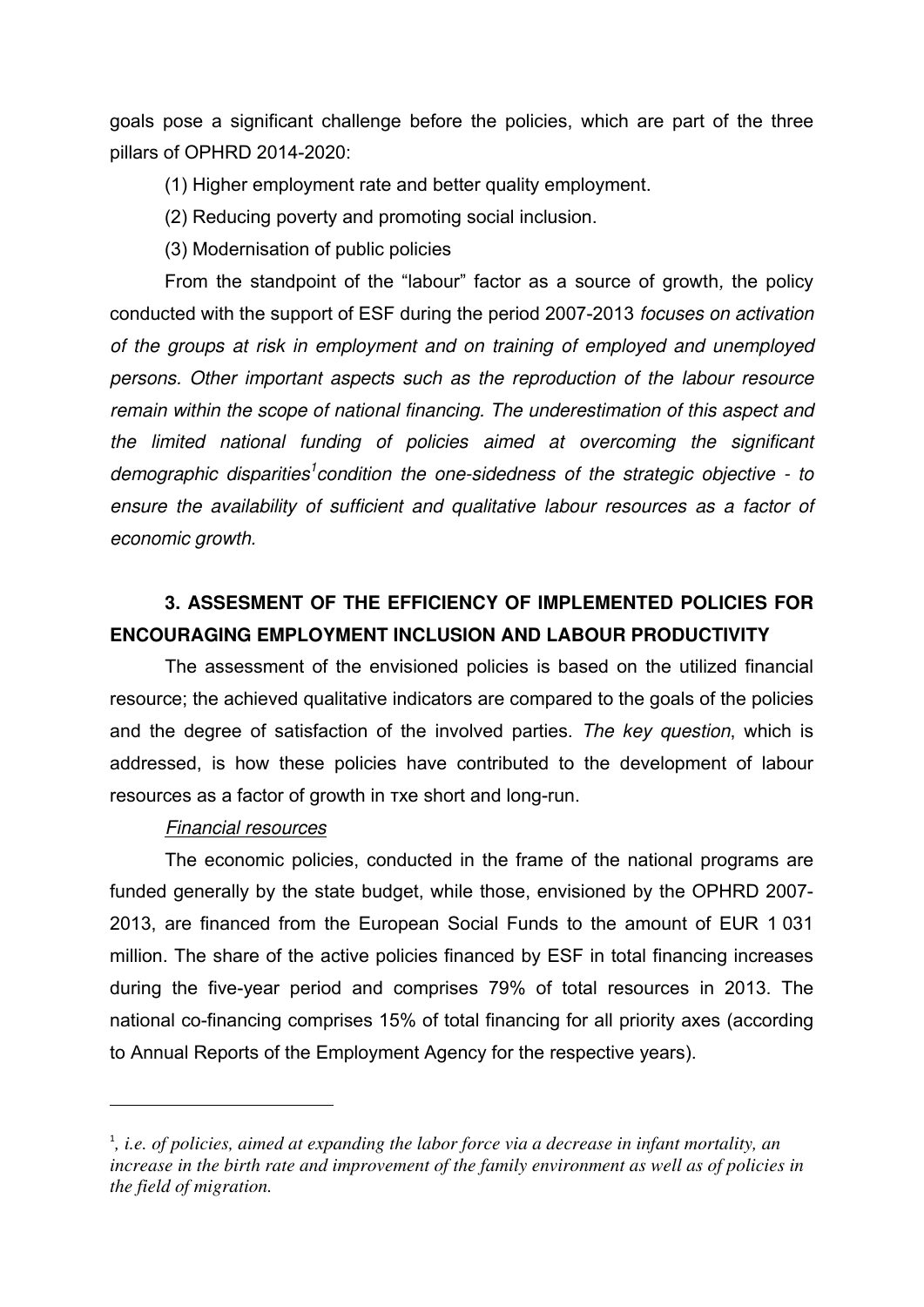#### **Figure1. Active labour market expenditure - total and by sources (by ESF and by the State Budget)**



Source: Annual reports of the Employment Agency for the respective years

There are several national programs, which employed the majority of the total number of unemployed people: i.e. the national program "From social care to employment" (the share of employed people varies from 40 to 60% of total number of unemployed during the period 2008-2010); "Personnel assistant to people with disabilities" (4-10 during the same period); :Support of maternity" (8-4%), etc. (see Table1).

**Table 1. Number of people who have worked under programmes and measures (average per year)** 

| Programmes                                  | 2008  | 2009  | 2010 | 2012  | 2013  |
|---------------------------------------------|-------|-------|------|-------|-------|
| 1. "From social assistance to employment"   | 27451 | 23140 |      | 82.77 | 13912 |
| 2. "Personal assistance to disabled people" | 10351 | 9217  | 2146 | 3337  | 3504  |
| 3. "Assistance for retirement"              | 3554  | 2216  | 848  |       | 41    |

Source: National Action Plan for respective years, National Agency

The expenditures for all active labour market programs has increased over the years from BGN 66 million in 2008 to BGN 73 million in 2011 and BGN 84 million in 2014. Via these expenditures the number of unemployed people, included in employment, has decreased from 66 thousand people in 2008 to 23 thousand in 2011. As a percentage of GDP active labour market expenditure are insignificant - 0,28% in 2008 and 0,09 % in 2011. A specific characteristic of active labour market funding is that more and more programs are transferred for funding from the state budget to Operational program "Human Resource Development". Due to that, further analysis is concentrated on assessment of active labour market programs, conducted under OPHRD.

Bulgaria commenced the implementation of OPHRD with a low degree of readiness of specific policy schemes, of preparedness of the institutions to implement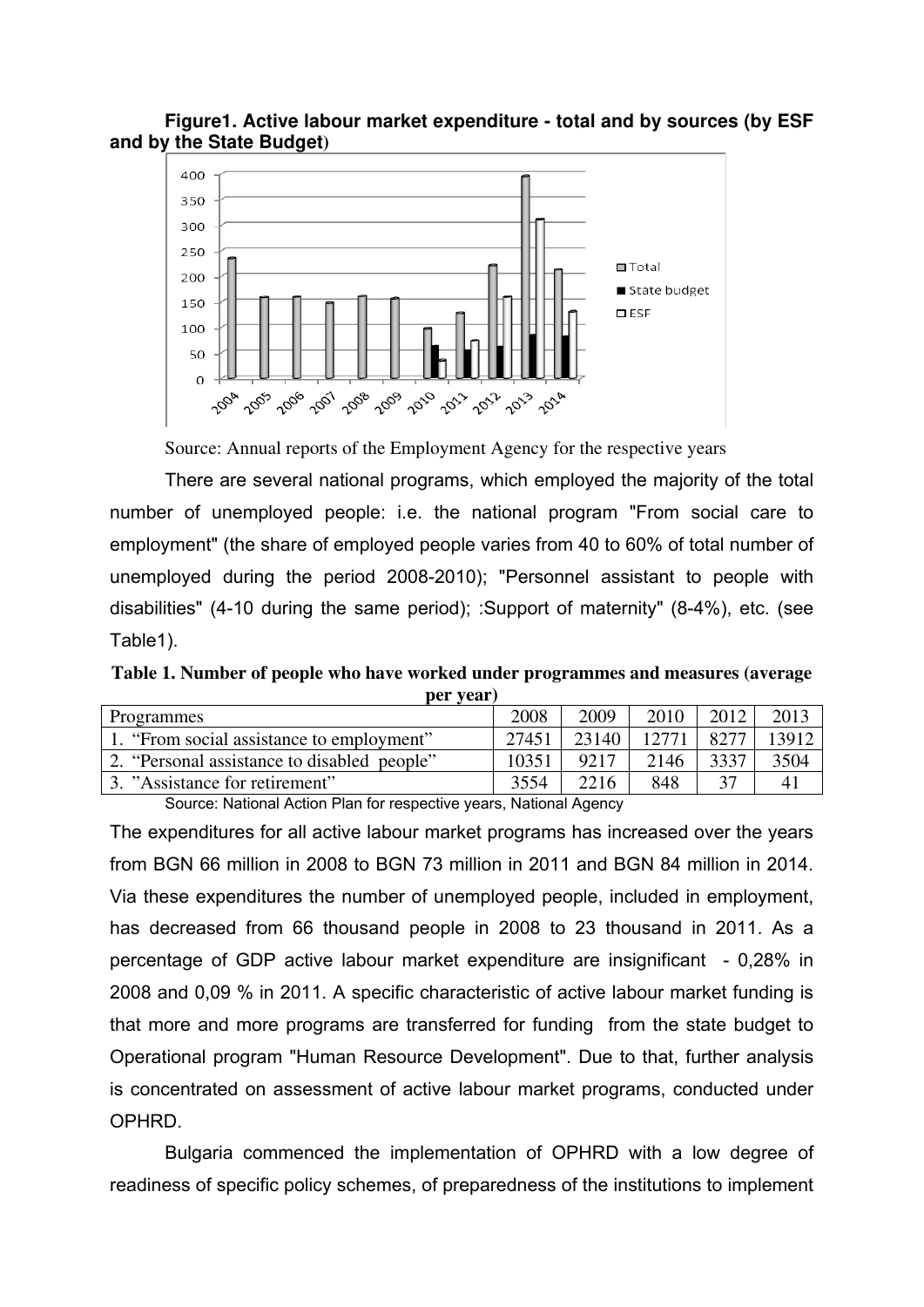those schemes and a low level of information provision to all participants in the process. Hence, the first three years passed in activities for preparation, contracting and information provision to potential beneficiaries of the policies within the framework of OPHRD. Only 5 OPHRD schemes are implemented in 2008; in 2009 they are supplemented by a limited number of schemes for training and acquiring professional qualification and key competences. Most of the schemes within the framework of OPHRD commence in 2010, while the most extensive policy in terms of the number of schemes (15 in total) is implemented in 2012.

It should be noted that the three-year preparatory period is too long and indicates that the institutions have not had sufficient preparation in the elaboration of programs. They act sluggishly during the process of their approbation. The necessary institutional infrastructure (legal basis) and labour capacity for conducting policies develops slowly. Another specific characteristic is the existing mismatch between the actual needs of the labour market and the envisioned policies. This creates an *attitude of "absorbing some funds"* and an insufficiently accurate assessment of longterm goals. In the conditions of strict financial restrictions, the resources from ESF constitute the main source of support provision for policies, including anti-crisis ones. This approach of transferring active policies from the State budget towards cofinancing by ESF does not contribute for further restructuring of the labour market.

The policies for encouraging employment and labor productivity comprise 21% and 18% respectively of the resources allocated within the framework of the program. BGN 216 million have been allocated for encouraging economic activity and BGN 185 million for increasing labour productivity, making a total of EUR 402,4 million which is 39% of total funding for human resource development for the period 2007- 2013.

Increasing the employability and quality of the labour resources is in itself an important policy with long-term effects on growth. From this point of view, the priority given to the first two axes of OPHRD is advantageous in itself. On the other hand, there is some doubt about their efficiency in view of the significant skill mismatch between the supply and demand for labour in the country - a fact, frequently underlined in the annual reports on the implementation of OPHRD (Annual Report on OPHRD, 2013, p.34)

#### *Degree of fulfilment of the objectives of OPHRD*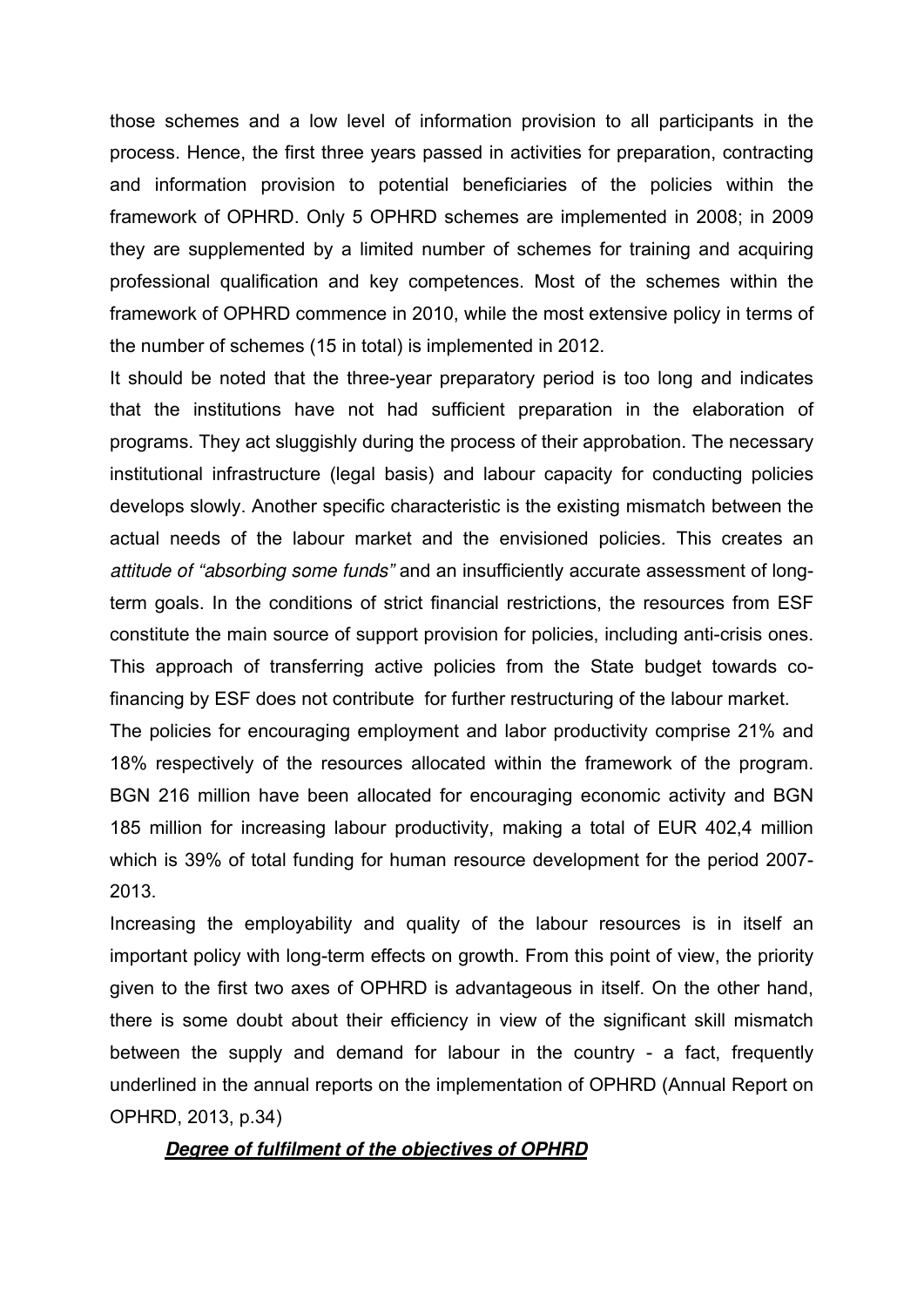The so-called key indicators, specified in OPHRD, are used for the purposes of assessing the impact of the policies over human resources. The long-term goals of the Lisbon strategy have also been specified; they are consequently lowered to reflect the impact of the international economic crisis.

The impact of OPHRD over the development of human resources in Bulgaria is analysed via the following set of key indicators, which are specified in the program and presented in the table below:

| Indictors                            | 2006 | <b>Objectives</b> | Achieved | Lisbon    |
|--------------------------------------|------|-------------------|----------|-----------|
|                                      |      | until 2013        | result   | objective |
| Employment rate (age group 15-64)    | 58,6 | 64,0              | 59,5     | 70,0      |
| Employment rate - women<br>(age      | 54,6 | 56,0              | 56,8     | 60,0      |
| group 15-64)                         |      |                   |          |           |
| Employment rate (age group 55-64)    | 39,6 | 42,0              | 47,4     | 50,0      |
| Unemployment rate (age group 15+)    | 9,0  | 6,0               | 12,9     |           |
| Youth unemployment rate<br>(age      | 19,5 | 16,0              | 25,7     |           |
| group 15-24)                         |      |                   |          |           |
| Long-term unemployment rate -        | 5,0  | 4,0               | 7,4      |           |
| more than 12 months (% of the        |      |                   |          |           |
| workforce)                           |      |                   |          |           |
| Early school leavers                 | 20,0 | 13,0              | 12,5     | 10,0      |
| Share of persons with completed      | 76,5 | 84,0              | 86,0     | 85,0      |
| secondary education                  |      |                   |          |           |
| Participation in life-long learning  | 1,3  | 5,0               | 1,7      | 12,5      |
| Persons living in households with an | 13,0 | 10,0              | 14,8     |           |
| unemployed individual                |      |                   |          |           |
|                                      |      |                   |          |           |

**Table 2. Main indicators of human resource development (%)** 

Source: OPHRD, 2007-2013, pages 83-84

The source of the data about the achieved levels of the indicators in the end of 2013 is NSI. For two of the indicators the envisioned levels have been exceeded – employment rate of women and employment rate of the age group 55-64. The achieved rates of employment of the labour resources remain lower than the envisioned ones. The target values are also not achieve for all indicators relating to a decrease in unemployment as well as to all indicators about life-long learning, the percentage of persons living in households with an unemployed individual and the percentage of early school leavers.

Two significant questions arise in view of the degree of achievement of the envisioned target levels: **a)** to what extend have the conducted policies contributed to stimulating the development of employment and increasing its productivity (adequate schemes for encouraging economic activity and creating jobs; flexibility on the labour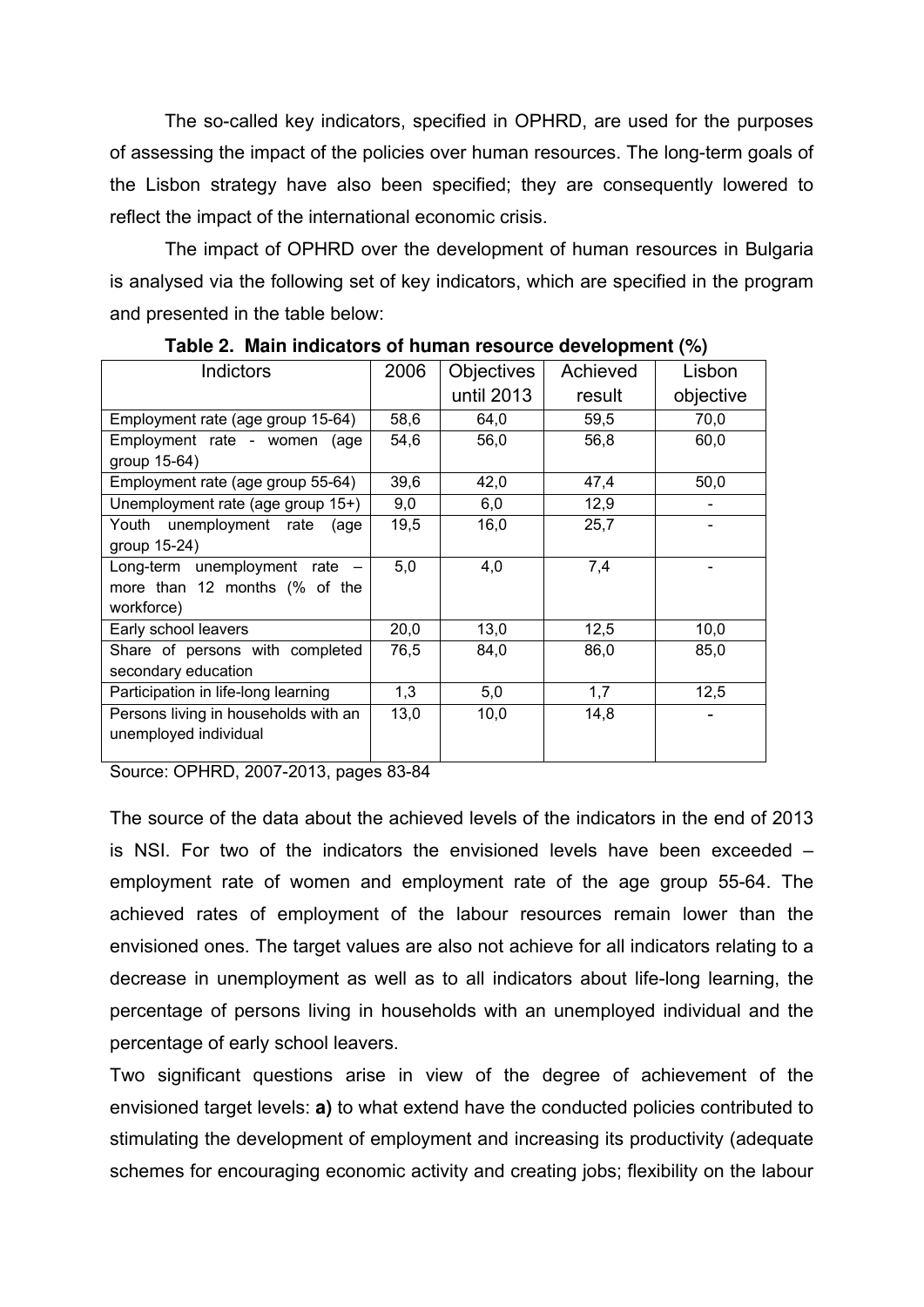market, incl. well-functioning institutions; sustainability of employment; quality of employment and others) and **b)** to what extend have factors, which are external to the labour market system, impeded the normal implementation of the programs and, more specifically, to what extend has the impact of the international financial crisis and the political and social instability in the country hindered the implementation of OPHRD to the maximal extend?

 The analysis of the specific schemes, which represent the first two priority axes of OPHRD - promotion of economic activity and development of inclusive labour market and raising the productivity and adaptability of the employed persons, will address these questions. Data from the annual reports on the implementation of the operational programs and the intermediary assessments<sup>2</sup> have been used as well as assessments and scientific studies of the impact of the crisis on the labour market, etc. The specification of the analysis and the assessments of the policies in terms of the development goals and the results achieved in the end of the period are conducted on the basis of an analysis of the program-specific indicators and expert assessments. Conclusions are drawn regarding the effects of the achieved results on economic development and growth in the short-, medium- and long-term perspective.

The results achieved by the schemes within the framework of OPHRD as of the end of 2013 indicate that the total number of participants in the projects is 360 064 persons.

**Figure 2. Participants in policies for encouraging employment and increasing labour productivity** 



Source: Annual report, 2013, Employment Agency, pages 66-67.

 $\overline{a}$ 

<sup>&</sup>lt;sup>2</sup> Documents, concerning European funds in Bulgaria, which are published on the governmental website .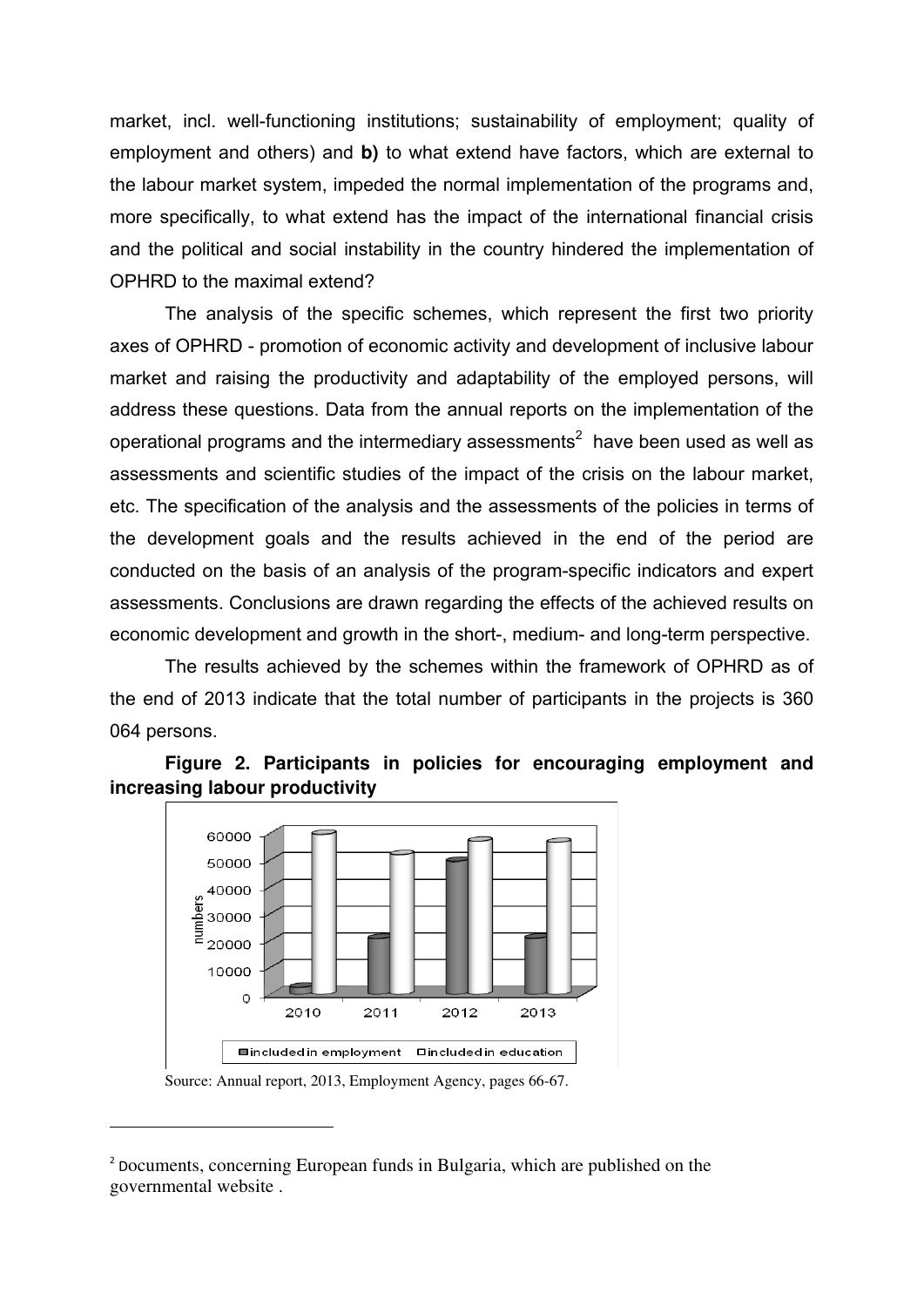The number of employed individuals, who have participated in various forms of training for improvement of the qualification and for acquiring key competences, predominate in comparison to the number of unemployed individuals, who were included in employment or an internship following training within the framework of OPHRD schemes. The fact that in the design of the specific schemes, priority is given to the improvement of the professional qualification and competences rather than to the inclusion in employment of the unemployed *has both positive and negative consequences.* The anti-crisis characteristic of this approach towards maintaining the employment level can be classified as positive. The increase in their productivity (resulting from the conducted professional training) is also a positive characteristic. The negative consequences are that the effects are short-term given a continuation of the crisis and the subsequent stagnation, reflected by the increase in the unemployment rate and particularly of long-term unemployment.

Some of the negative effects can be traced on Figure 3, outlining that as economic stagnation persists and unemployment increases, the number of participants in such policies within the framework of OPHRD decreases during the period 2008-2012.The data also indicate a decreasing number of newly included unemployed individuals over the years. A significant increase is only registered in the last year <sup>3</sup>. The share of the unemployed individuals, who have participated in the various types of policies, in the total number of unemployed individuals, however, remains lower. Only in the 2013 there is a sharp increase (104654 people). As a share of total unemployment the level remains under one third - 28.2% in 2013.<sup>4</sup>

**Figure 3. Number of persons, included in employment within the framework of OPHRD, and total number of unemployed people**

 $\overline{a}$ 

<sup>&</sup>lt;sup>3</sup> 104654 persons in 2013 compared to 39593 persons in 2012, 49618 in 2011, 58862 in 2010, 66840 in 2009 and 76249 in 2008

<sup>4</sup> This share is 10,8% in 2012, 14.9% in 2011, 16.7% in 2010, 28% in 2009 and 38,3 in 2008.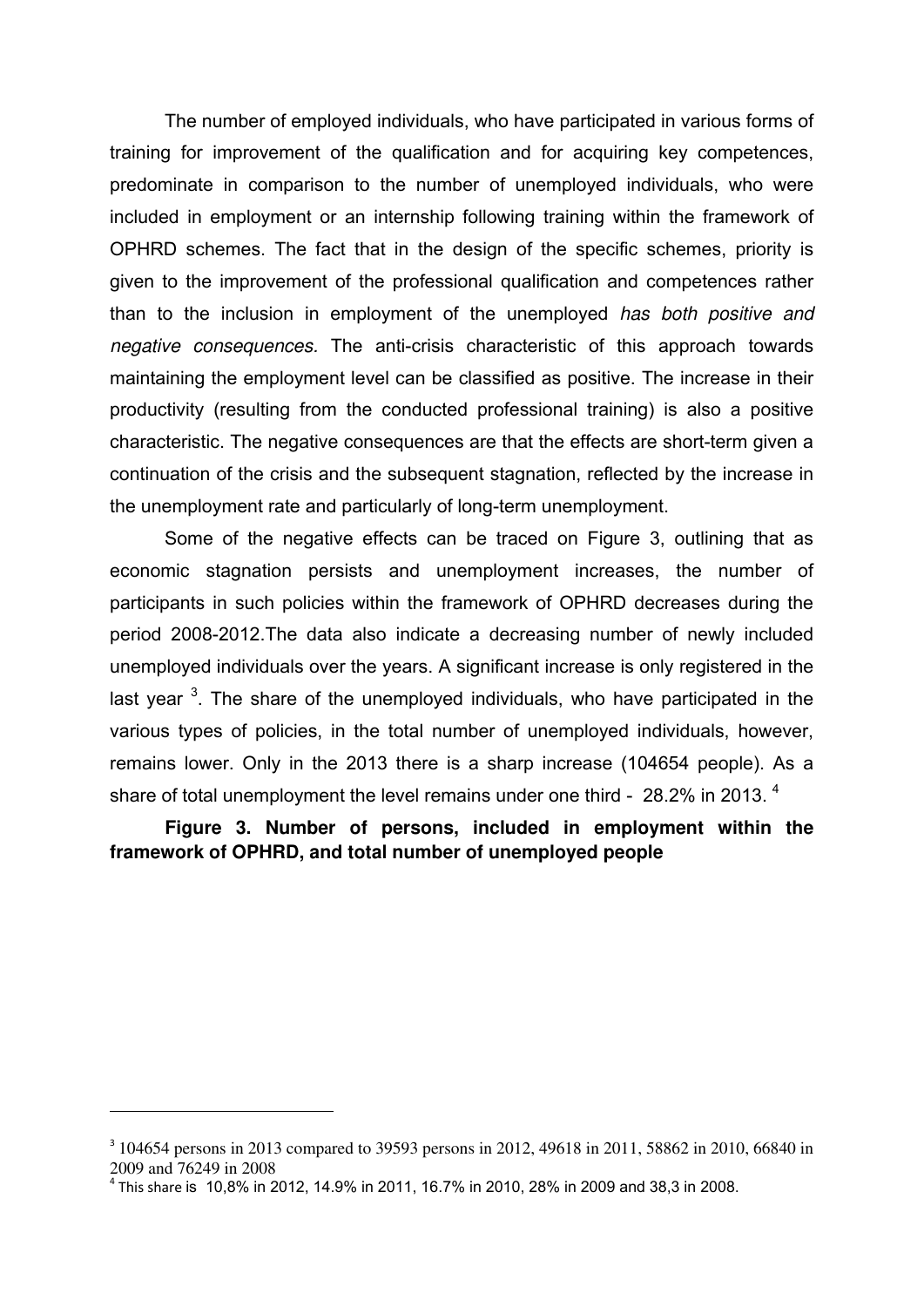

Source: Employment Agency, annual reports for the respective years

In the end of 2008 the international crisis began to manifest in Bulgaria. The crisis is characterized by an increase in unemployment and the interests of the state should logically be focused on preserving jobs and preventing a "boom" in unemployment. This did not happen because of prioritization of strict fiscal restrictions, implemented as a tool for combating the crisis. Fiscal restrictions were implemented in the field of ALMP as well. The financial restrictions in all channels of the economic system caused the loss of jobs, bankruptcies of the small- and medium-sized businesses and naturally limited job opportunities for the unemployed. I.e. excessive fiscal discipline restricted employment policy to a minimal number of participants in employment programs. The decrease in the number of employed individuals had a positive impact over the productivity of labour; however, this did not occur as a result of a restructuring of employment and of the lines of manufacturing, but rather predominantly as result of the decrease in employment.

The fiscal pressure over the labour market is clearly reflected by the dynamic of the expenditures for active labour market policies and the number of the unemployed (Figure 4).

**Figure 4. Dynamic of expenditures for active labour market policies and total number of unemployment in Bulgaria**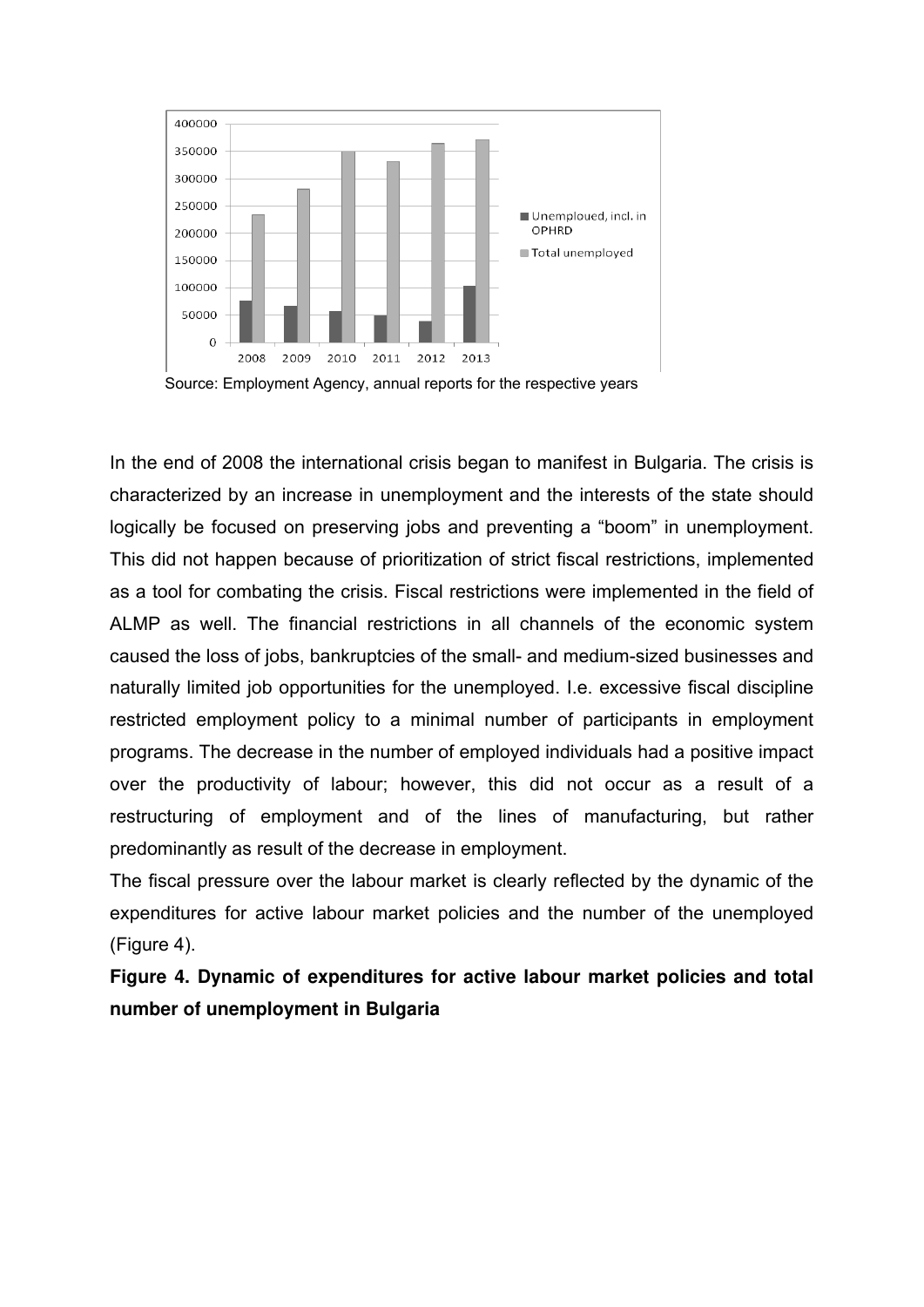

Source: Annual reports of the Employment Agency for the respective periods

During the period 2003-2008 the expenditures decreased, while the unemployment registered insignificant fluctuations. When unemployment increases during the crisis years, the expenditures begin to slowly increase, but they remain lower in comparison to 2003 particularly in midst of the economic crisis and high employment. *There is yet another contradiction*: the relative share of the unemployed, included in active labour market programs, in the total number of unemployed individuals is higher during periods when the programs are mainly financed from the state budget, while during period of high unemployment and predominant financing from OPHRD this share decreases;

One of the explanations here is that training (including training of the employed) is prioritized by the Operational program. Given the existing configuration of the policy, some of the unemployed are in somewhat of a disadvantageous position with regard to the access to active labour market policies. The structure of the schemes, funded by the state budget and ESF, should hence be examined in more depth. For the individuals with low education and motivation, the women and the elderly, passing training and obtaining the respective qualification is problematic, particularly for those, who live in small settlements and have an unequal access to the policies, enlisted in the following table.

| Table 3. Persons from vulnerable groups, included in active policies, financed |  |  |  |
|--------------------------------------------------------------------------------|--|--|--|
| with resources from ESF                                                        |  |  |  |

| Year | Total number | Long-term<br>unemployed<br>$-$ % | Youngsters<br>up to the age<br>of $29 - %$ | Persons<br>aged $50+ -\frac{6}{5}$ | <b>Disabled</b><br>persons % |
|------|--------------|----------------------------------|--------------------------------------------|------------------------------------|------------------------------|
| 2013 | 172389       | 18,3                             | 25,2                                       | 22,3                               | 2,2                          |
| 2012 | 179460       | 13,7                             | 24,8                                       | 27,1                               | 1,5                          |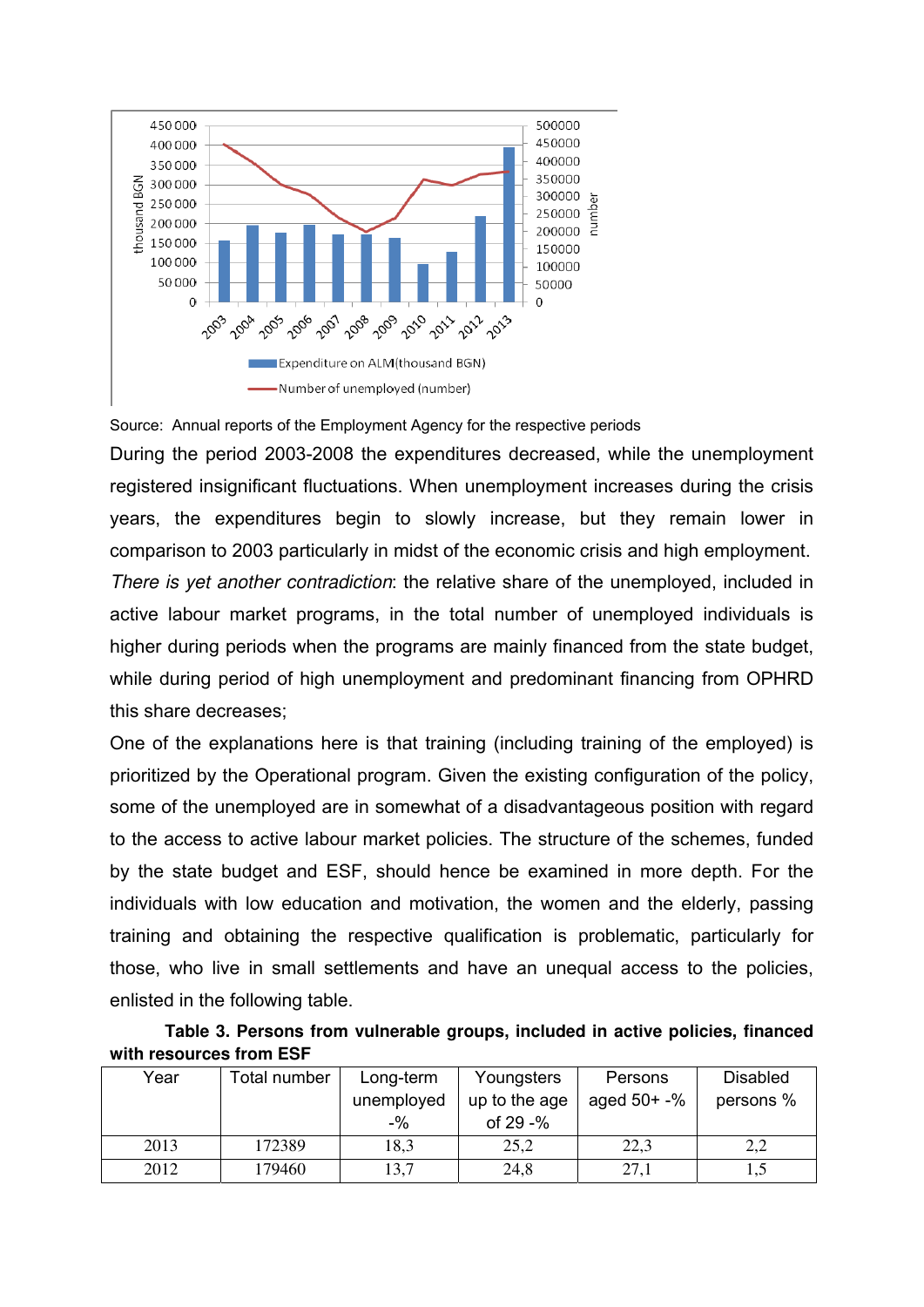| 201.                                                    | 41740 |  |  | 26.8 |  |
|---------------------------------------------------------|-------|--|--|------|--|
| Source: Annual report 2013, Employment agency, Annex 11 |       |  |  |      |  |

The persons from vulnerable groups, who have participated in the various policies, comprise a mere 5% of all unemployed individuals in 2009, while their share in total unemployment continuously increases – to 35% in 2010, 57,5% in 2011, 72,3% in 2012 and 78,7% in 2013 (see Annual report, Employment agency, page 56). The youngsters, the persons aged 50+ and the long-term unemployed are the main groups, on which the inclusion efforts are focused. *Despite that, the share of these groups in total unemployment remains large, which shows that inclusion in these programs does not provide a lasting solution to the problem.*

Table 4 presents a synthesis of the outcomes of the concrete schemes.

### **Table 4. Specific schemes, number of participants and funding from OPHRD (in the end of 2013)**

| Name of the scheme                     | Number of participants   | Funding - million BGN | Envisioned   |
|----------------------------------------|--------------------------|-----------------------|--------------|
|                                        | from the start of the    |                       | number<br>of |
|                                        | project until the end of |                       | participants |
|                                        | 2013                     |                       |              |
| initiation<br>Encouraging<br>the<br>of | 14495                    | 36                    | 16250        |
| projects for<br>development<br>of      |                          |                       |              |
| independent economic activity -        |                          |                       |              |
| component 1                            |                          |                       |              |
| Encouraging<br>initiation<br>of<br>the | 10365                    | 50                    | 10400        |
| projects for<br>development<br>of      |                          |                       |              |
| independent economic activity -        |                          |                       |              |
| component 2                            |                          |                       |              |
| Adaptability                           | 3271                     | 90                    | 3454         |
| Back to work                           | 7082                     | 64                    |              |
| Creating<br>employment<br>of           | 9166                     | 35                    | 8930         |
| youngsters<br>through internship       |                          |                       |              |
| opportunities                          |                          |                       |              |
| Development                            | 112828                   | 240                   |              |
| Promoting employment                   | 25100                    | 80                    |              |
| I can                                  | 60642                    | 26                    |              |
| I can do more                          | 95324                    | 99                    |              |
| First job                              | 4333                     | 20                    |              |
| Closer to work                         | 5499                     | 8                     |              |
| Qualification and motivation for       | 3722                     |                       | 4665         |
| competitive<br>inclusion<br>the<br>on  |                          |                       |              |
| labour market                          |                          |                       |              |
| Qualification<br>services<br>and       | 2989                     | 36                    | 3103         |
| promotion of employment                |                          |                       |              |
| Qualification<br>services<br>for       | Phase 1 - 22632          | 14                    |              |
| trainings of employed persons          | Phase 2 - 43535          | 18                    |              |
|                                        | Phase 3 - 11149          | 50                    | 15126        |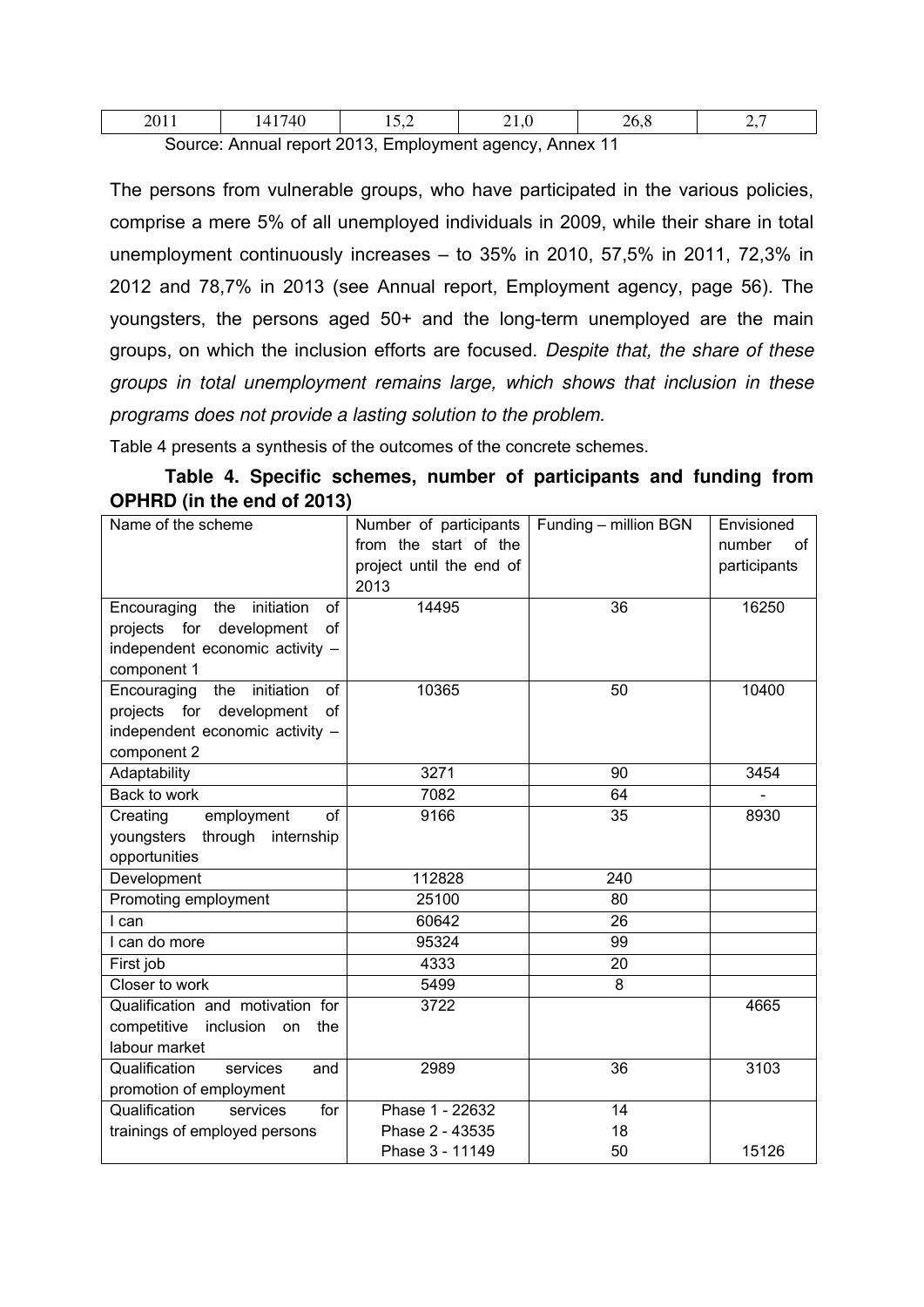*The following should be highlighted as the most significant problems during the implementation of the presented policies:* 

- The assessment of the efficiency of the policy cannot be sufficiently adequate if it is solely based on the current quantitative information about the financial resources and the absolute number of participants in the programs. The increase of the expenditures per unemployed, included in employment or training programs, does not show the effects of the co-financing from ESF on labour force employment inclusion. For example, in 2010, the total number of long-term unemployed, who participated in employment and training schemes within the framework of OPHRD, is 2440, which comprises an insignificant percentage of total long-term unemployment. Does this mean that the policies are ineffective?
- The period of reporting of the resources and the time of inclusion in a given program do not coincide in time, which significantly distorts the perception of the impact of the incurred expenditures. This fact has been explicitly pointed out in the Yearbook for 2010 of the Employment Agency (pages 37-38).
- The multitude of actions should supplement, expand and build on the active and preventive measures on the labour market. But is this really the case? The alternatives to activation and inclusion in employment remain within the scope of the recommended schemes, which offer similar services – registration, consultation, information provision, training, employment.

The policies for increasing productivity through qualification and training of the labour force are the most "large scale" programs from the standpoint of the number of participants. Employed and unemployed persons participate in a variety of forms of training as a means to attain/increase their professional qualification and acquire key competences. In 2013 the greatest number of participants (newly included individuals) took part in the scheme "I can" (41103 persons), followed by scheme "Promoting employment" (15722 persons) and scheme "Qualification and motivation for competitive inclusion on the labour market" (11126 persons). For the other schemes the number of newly included participants ranges from a thousand to two thousand persons, while some schemes have a significantly smaller number of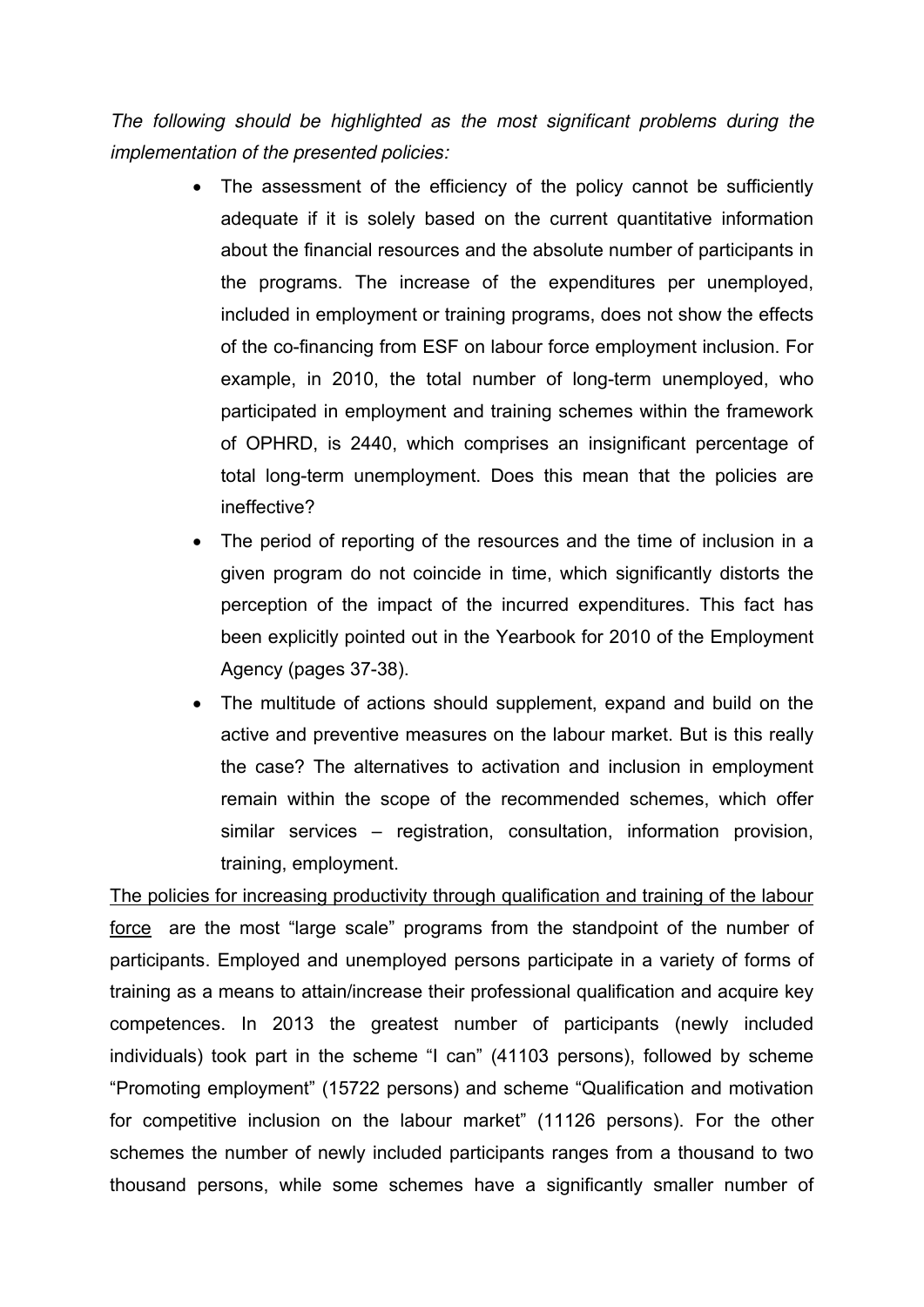participants – for example the scheme for encouraging entrepreneurship, component "newly established enterprises" has 141 participants and the training component of this scheme – 254 persons. The outcomes of their participation is reflected by the beneficiaries' assessment of the

**Assessments of the beneficiaries** regarding the usefulness of the policies within the framework of programs "I can" and "Qualification services and training for employed persons" of OPHRD

• *Satisfaction of the employees, who participate in schemes for improvement or attainment of professional qualification and key competences* 

According to the intermediary assessment reports, the interviews conducted as a means to study the effectiveness of the programs indicate that the majority of the schemes receive a positive evaluation; the beneficiaries consider them useful and necessary<sup>5</sup>. A high level of satisfaction has been registered – 58.1% of the respondents, who completed professional qualification courses, are entirely satisfied, while amongst the participants in trainings for the attainment of key competences this percentage is 38.7%. The shares of partially satisfied participants are 29.7% and 22.9%, respectively. This means that share of participants, who are not satisfied by the training is 12.2% for the professional qualification training and 38.4% for the training in key competences.

- There is compliance between the expectations and the actually acquired knowledge (89.7% of the respondents state that the content of the courses meets their expectations; 7.7% state that it partially meets their expectations and 2.6% cannot determine that).
	- *Assessment of the actual impact of the program over the development of labour resources*

- 24% of the participants in qualification courses and attainment of key competences report an improvement of their position at work;

- 46.6% of the participants in training within the framework of scheme "I can" report better level of execution of their professional duties;

- Training has helped 4.2% of the respondents to find a new job;

 $\overline{a}$ 

<sup>&</sup>lt;sup>5</sup> Report from a study of the implementation, progress and satisfaction with scheme "I can" of OPHRD, conducted by the Assessment, monitoring and coordination unit to the European funds, international programs and projects directorate at MLSP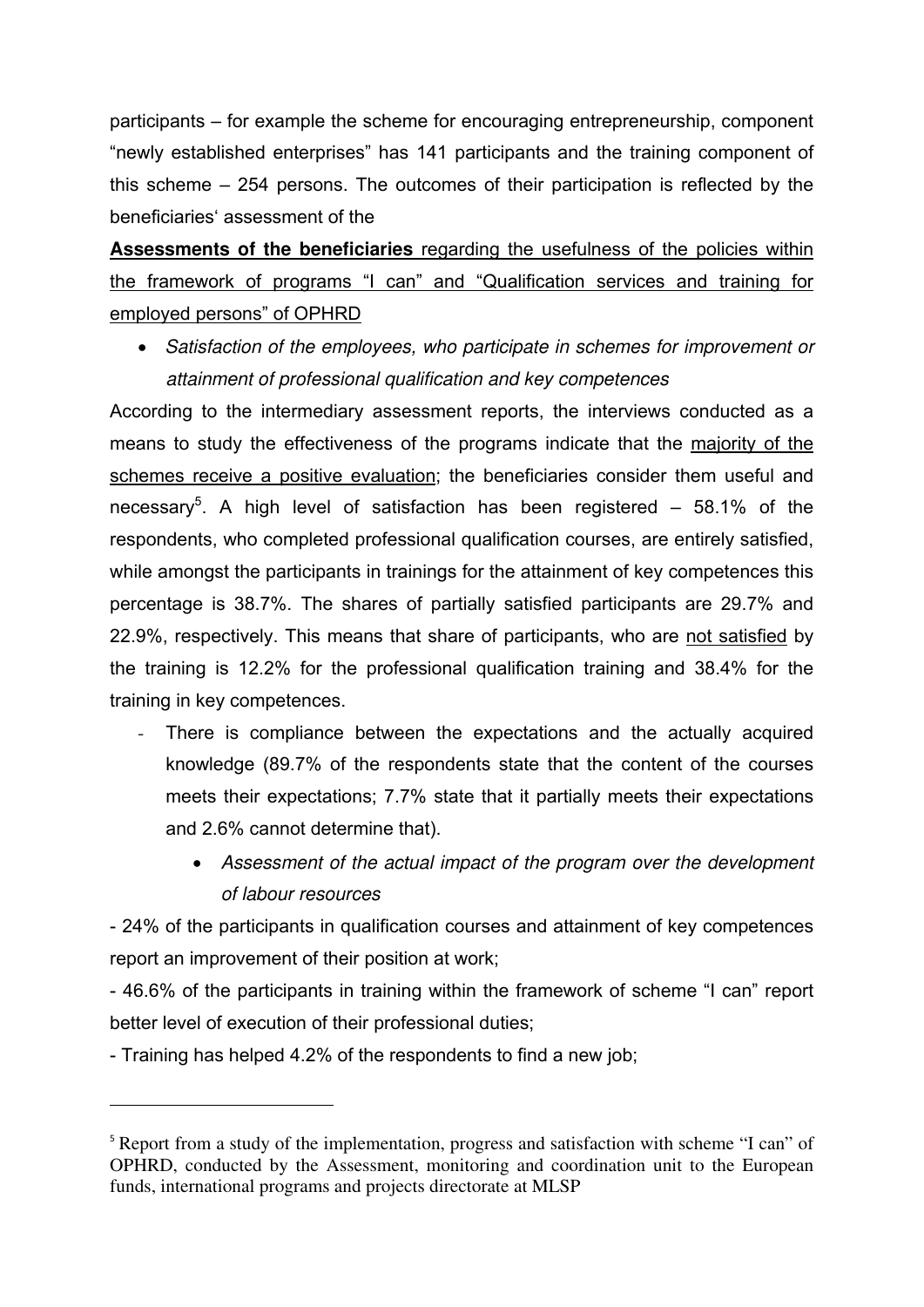- For another 2.7% it has resulted in increased pay;

- 21% of the respondents have a negative attitude towards the achieved results; for them the training in professional qualification courses or courses for attainment of general competences has had no impact; for 3.1% it has led to problems at work, while another 18% cannot determine what the impact was.

- It is apparent that the general opinion about the importance of training is predominately positive. However, it should be pointed out that nearly 42% of the participants in program "I can" are not satisfied.

## • *Sustainability of the achieved results*

82.1% of the target group believe that their participation in training within the framework of program "Qualification services and training of employed people" will benefit them in the future, i.e. they will use the acquired knowledge in the future; 62% of the respondents state that the benefits from the training manifest immediately following its completion, while another 33% believe that it is the companies, in which they work, that will benefit<sup>6</sup>.

## • *Effects from participation in the programs for the companies*

The effects from the participation in the programs of the companies are various and include:

- Increase in labour productivity (41.3%);

- Introduction of innovative strategies and models (26.1% of the representatives of the beneficiaries and 38.5% of the representatives of partners);

- Realization of the need for implementation of modern practices for human resource management through training of the employed; development of cooperation between beneficiaries and partners, and implementation of good practices (54.3% of the representatives of the beneficiaries and 61.5% of the representatives of partners);

- Future successful partnership for training of the employees; improvement of the reputation of the organizations;

- Increased capacity for successful participation and implementation of projects, financed by ESF (84.8% of the representatives of the beneficiaries and 53.8% of the representatives of partners).

# **4. Conclusions**

 $\overline{a}$ 

<sup>6</sup> Impact assessment, final report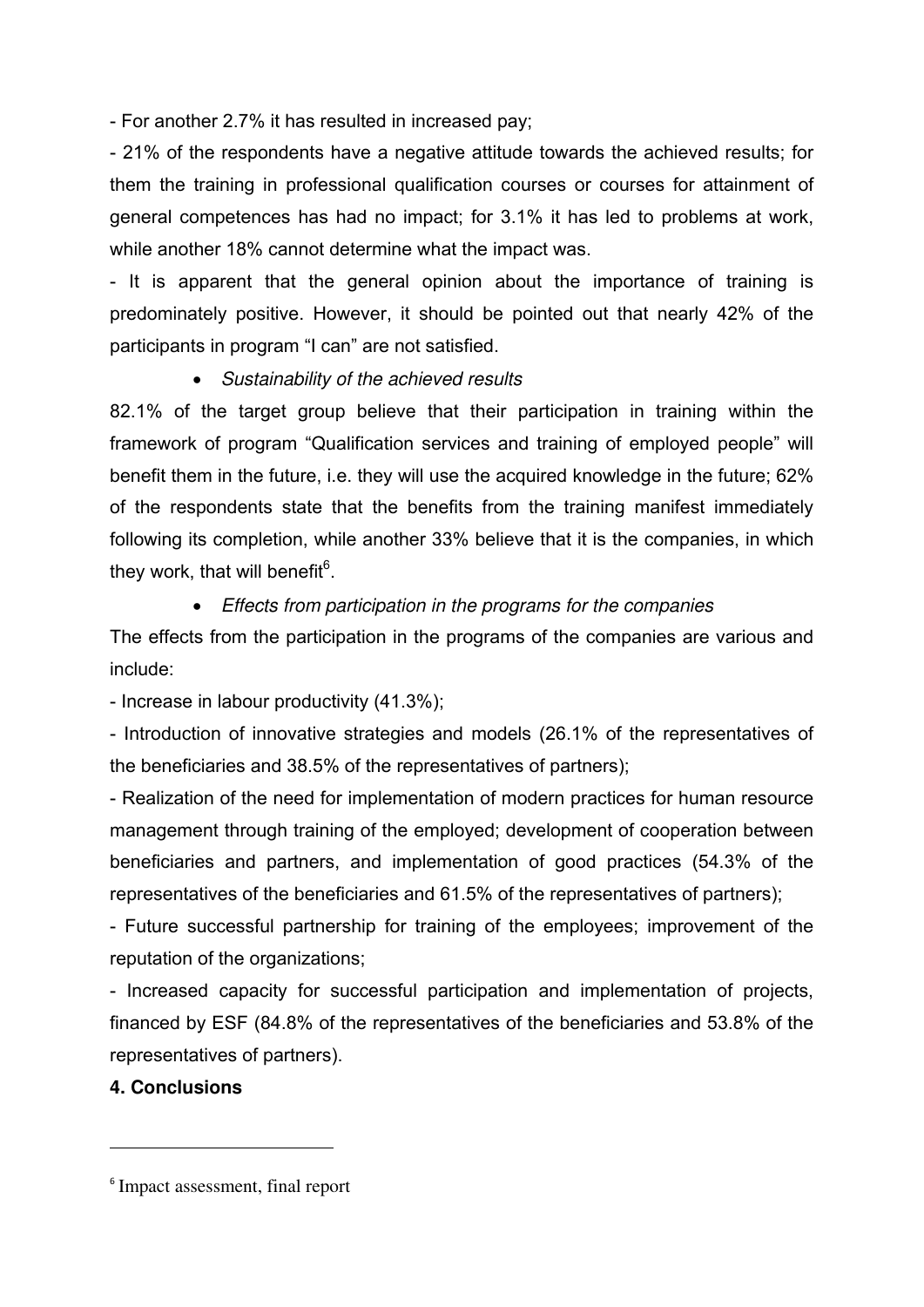The following conclusions about the implemented policies may be formulated with regard to their goals and their impact over the development of human resources.

1. Encouraging economic activity and inclusion in employment as well as the increase in the quality of labour resource through training and qualification *constitute policies of primary importance from the standpoint of ensuring qualitative and dynamic economic growth*. Hence, targeting (redirecting) grant funding to the amount EUR 1 031 billion from the ESF, via OPHRD is a sound approach, particularly during a period of economic crisis and limited possibilities for financing from the state budget.

2. The goals, formulated by OPHRD with regard to stimulating economic activity and employment as well as increasing labour productivity are partially achieved, which is due to the strong negative impact of the crisis on the demand for labour. The crisis significantly contributes to a decrease in the efficiency of the implemented policies as well as to the transformation of some of these policies into anti-crisis measures.

3. In addition to the external shocks on the labour market, the efficiency of the implemented policies in the analysed field is impacted by the internal imperfections of the labour market, such as insufficient flexibility, lack of skills and experience with the management of funding from the ESF, lack of sufficient institutional capacity for implementation and assessment of policies.

4. The partial fulfilment of the policy goals is reflected by the fact that employment decreases by 11% during the period 2008-2013 (from 3289,9 to 2931,6 thousand persons for the age group 15+ and from 3211,4 to 2871,5 thousand persons for the age group 20-64), while unemployment increases from 6.5% to 13% (from 228,8 to 411 thousand persons).

5. From the standpoint of the implementation of the policies, education is a priority. In that sense, the resulting effect will be long-term, rather than short-term. For example, during the period 2008-2013, training of employed persons represents 70% of all individuals, encompassed by respective policies (250990 persons out of a total of 360064 persons, which have been included in the analysed schemes).

6. Encouraging employment and job creation is modestly represented by schemes for the establishment of new enterprises (a total of 141 person), inclusion in employment of youngsters via internships (9166 persons), employment within the framework of scheme "Take life into your own hands" (1123 persons), scheme "Back to work" (3569 persons) and scheme "First job" (2066 persons). It is apparent that such limited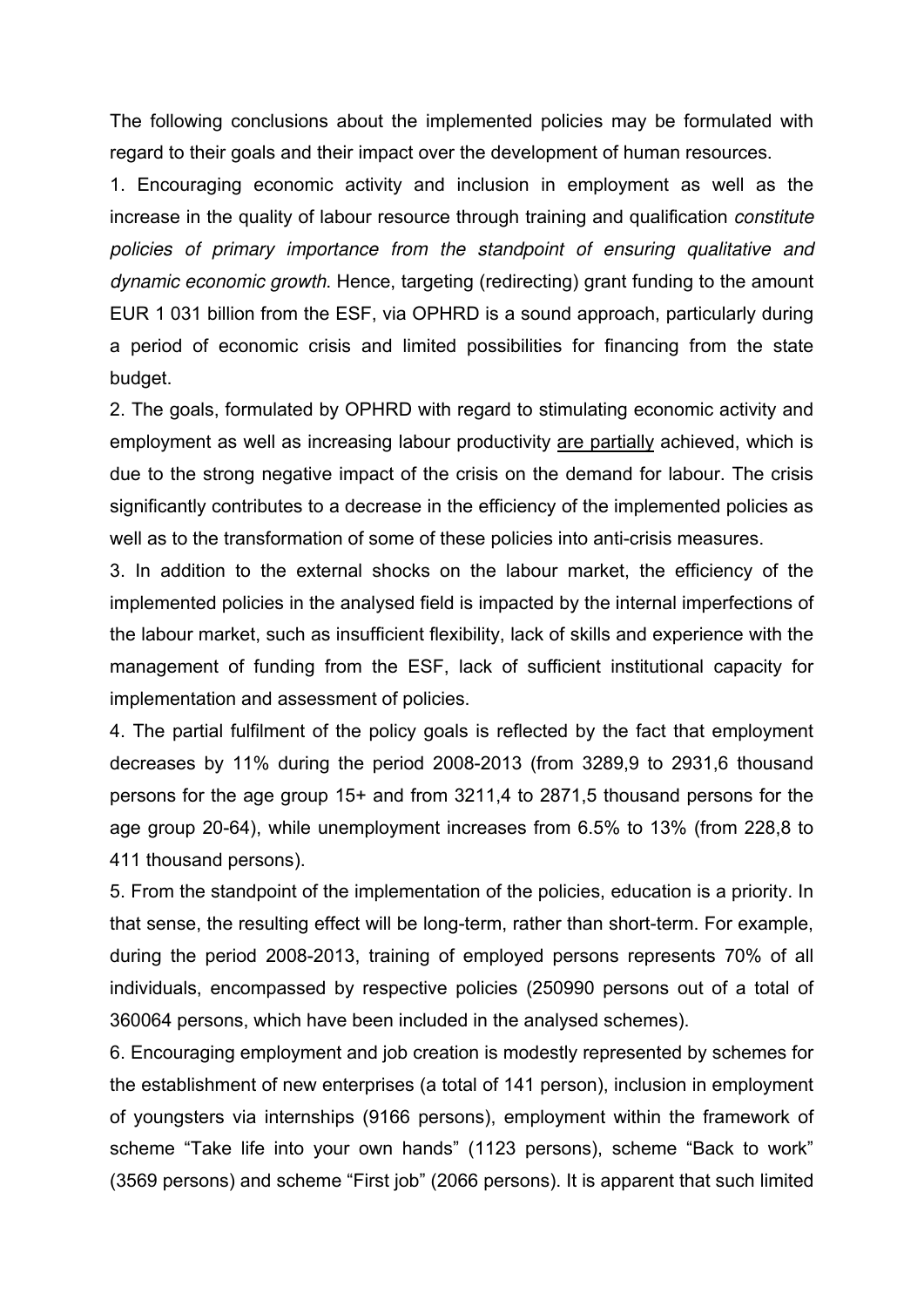inclusion in employment cannot be anticipated to have a significant impact over aggregate employment.

7. The permanence of the created employment remains a subject to intense discussion, despite the specified share of nearly 60% of the participants in the analysed schemes, who are still employed in 2014. It should, however, be pointed out that the aforementioned is only valid for some of the schemes and that many of the persons, who have passed through the programs, once again become unemployed or drop out of the labour market.

8. The elaborated policies can be improved from the standpoint of the design of the programs (the scope of the target group, the professional realization of the participants in the programs) and their implementation (the organization of the process itself, the flexibility of the implemented schemes – for example, through organization of public tenders, signing of contracts, immediate verification of expenditures, etc.). As a whole, the elaborated mechanisms are cumbersome, the procedures are strenuous and the rules are not sustainable, which decreases the amount of interest and degree of trust in these policies. Despite the inclusion of persons from the so-called "vulnerable" groups, such as youngsters, long-term unemployed, persons aged 50+, the unemployment level amongst these marginalized groups has not decreased significantly.

9. Mass participation of the employed in the programs for acquiring and improving their qualification as well as for acquiring particular key competences raises the question whether, and to what extent, the financing of these policies by ESF shifts the responsibility of the employers for maintaining a competitive level of the labour force (a hidden form of subsidy, particularly in the large companies). The participation of the small- and medium-sized business and of sole proprietors in these programs is not equivalent and places these participants in a disadvantaged position.

10. The excessively large number of available training organizations (111 in total) inevitably puts the quality of the education into question. The audit reports formulate numerous recommendations in relation to that and need to be coordinated with OPHRD 2014-2020.

11. The Employment Agency reported about a considerable imbalance in the territorial distribution of professional training. At this stage, the reasons for this imbalance are difficult to discern, since the applications, submitted by candidates,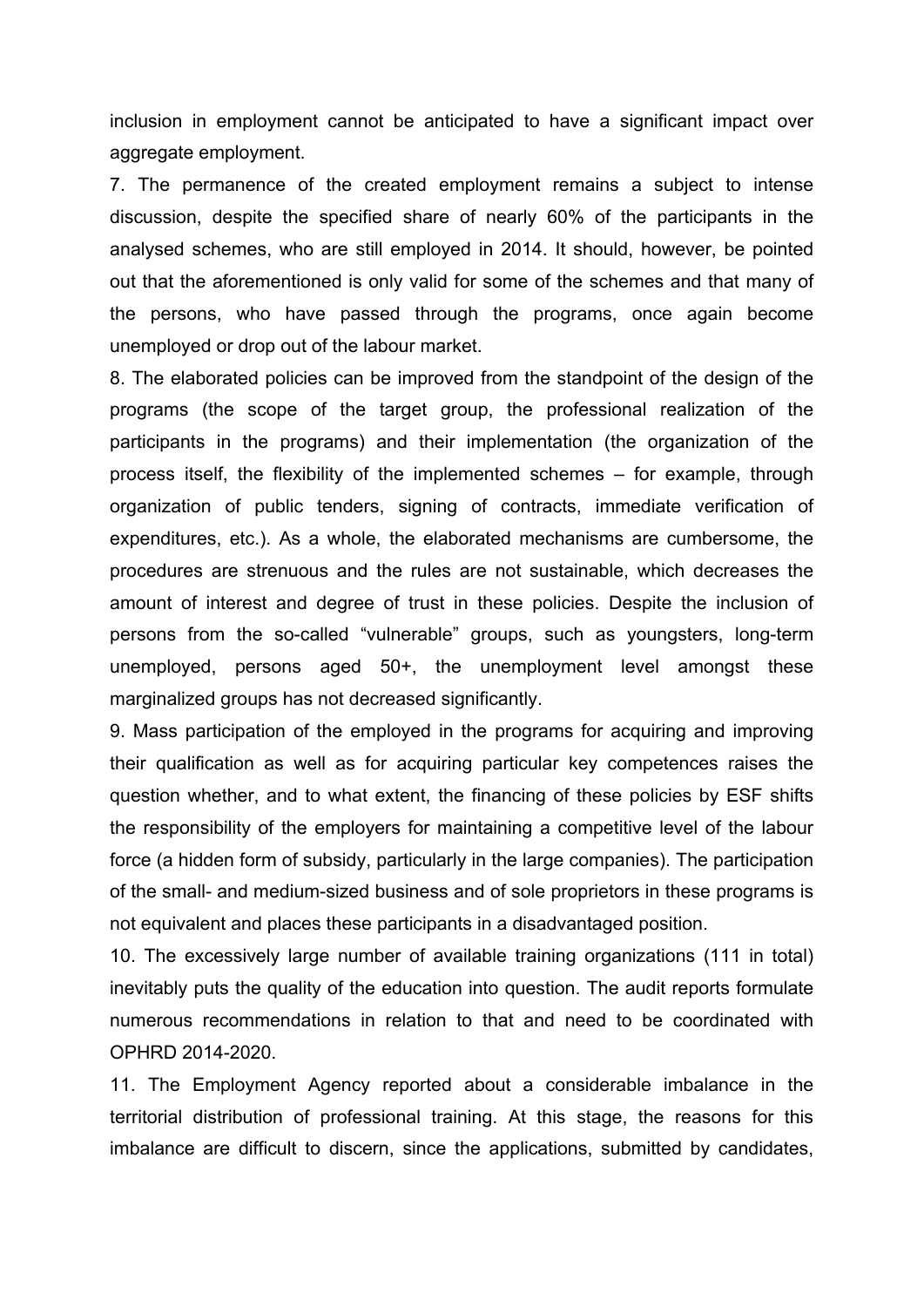concern specific centres and trainings, i.e. a direct correlation between supply and demand cannot be identified.

The above conclusions leads to some recommendations concerning conducted policies:

- $\checkmark$  Matching of the conducted training with the needs of the labour market, at the very least in the medium-term period, is a necessary condition for achieving efficiency. In crisis conditions and limited labour demand, targeting resources at training of the labour force is a classic anti-crisis measure, which is commonly implemented in developed market economies. Meanwhile, this measure is a prerequisite for the restructuring of the labour force in compliance with the post-crisis development of the economy. In that sense, the successful implementation of this measure requires informational transparency with regard to the priorities of the post-crisis economic development. The absence of such a transparent informational environment attributes an arbitrary characteristic to training, particularly of training aimed at improving the professional qualification.
- $\checkmark$  Employment and training should not be viewed as alternatives, but rather as two aspects of the same process. The expenditures associated with conducting training become economically viable whenever their respective returns generate benefits for society, the company and the individual. Conducing training solely for the purposes of training indicates inefficiencies at all levels.
- $\checkmark$  Extending the responsibilities of the participants in the process (employers, training organization and trainees) with regard to its efficiency, including through monetary liability for non-compliance with the conditions of the program (for example, wilfully dropping out of the course, low quality of the conducted training, failure to ensure employment following completion of the courses, etc.)
- $\checkmark$  Extending the responsibility of the institutions, engaged in the management of programs financed by ESF and the state budget (incl. assumption of personal responsibility) in case of lack of efficiency and effectiveness.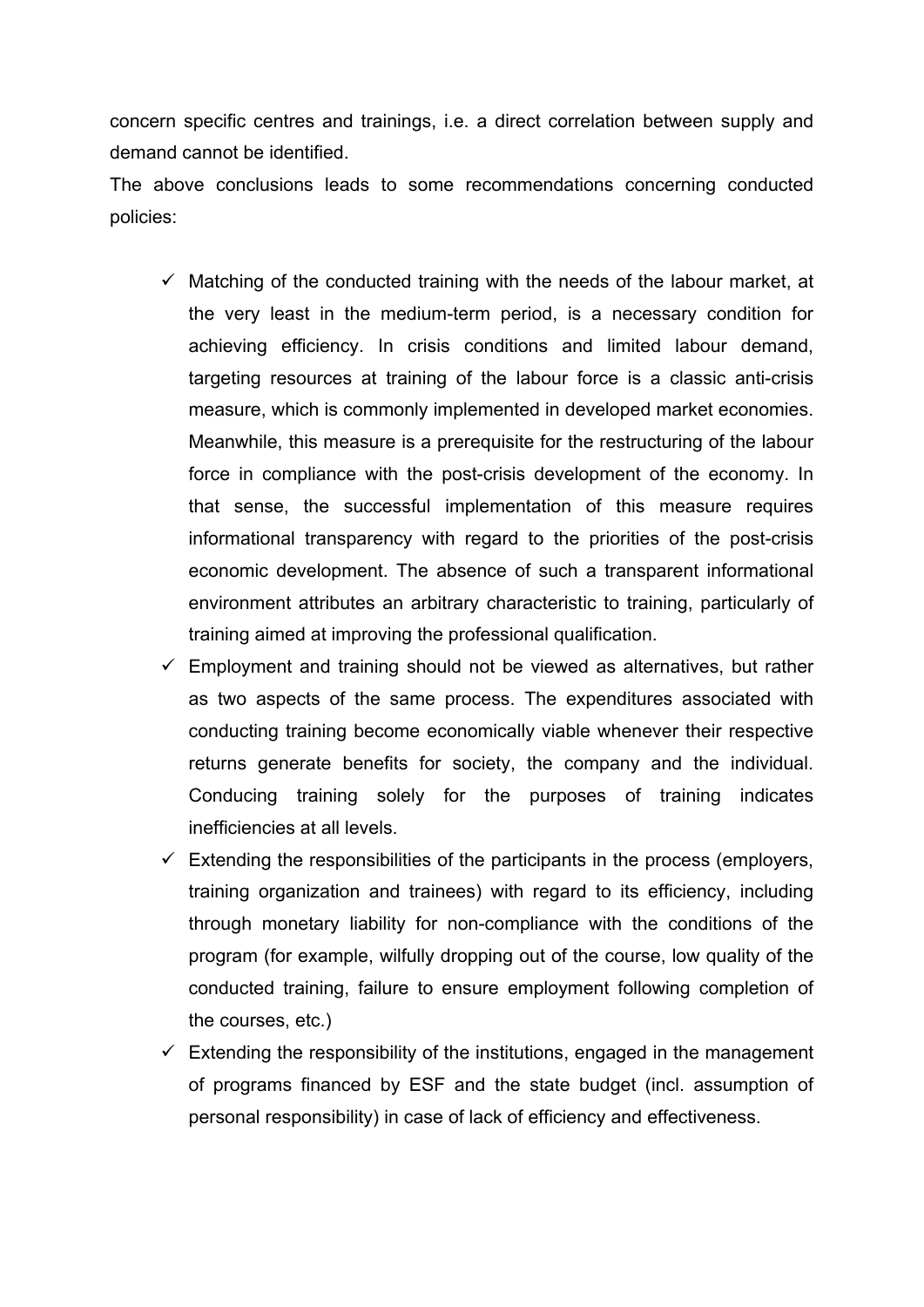# **REFERENCES**

- 1. Operational Program "Human Resource Development" 2007-2013, http://www.eufunds.bg/bg/
- 2. Operational Program "Human Resource Development" 2014-2020, http://www.eufunds.bg/bg/
- 3. Annual Report on OPHRD progress 2013 , http://www.eufunds.bg/bg/
- 4. Annual Report on OPHRD progress 2012, http://www.eufunds.bg/bg/
- 5. Annual Report on OPHRD progress 2011, http://www.eufunds.bg/bg/
- 6. Annual Report on OPHRD progress 2010, http://www.eufunds.bg/bg/
- 7. Annual Report on OPHRD progress 2009, http://www.eufunds.bg/bg/
- 8. Annual Report on OPHRD progress 2008, http://www.eufunds.bg/bg/
- 9. Annual Report on OPHRD progress 2013, http://www.eufunds.bg/bg/
- 10. Study on the progress of project BG051PO001-2.1.11 "I can", Summary, http://www.eufunds.bg/bg/
- 11. Final report on achievements of six schemes of OPHRD, Summary, http://www.eufunds.bg/bg/
- 12. Final Report on achievement of strategic and specific targets of OPHRD for the period 2007-2010, Summary ,http://www.eufunds.bg/bg/
- 13. Final Report on increasing flexibility and efficiency of the labour market through increasing activity of the social partners on Priority axes 2 of the OPHRD for the period 2009-2012, http://www.eufunds.bg/bg/
- 14. Evaluation Report on ALMP, Final report, 2014, MLSP, http://www.mlsp.government.bg/bg/docs/indexothers.htm
- 15. Annual Report 2013, Employment Agency, http://www.az.government.bg/
- 16. Annual Report 2012, Employment Agency, http://www.az.government.bg/
- 17. Annual Report 2011, Employment Agency, http://www.az.government.bg/
- 18. Annual Report 2010, Employment Agency, http://www.az.government.bg/
- 19. Annual Report 2009, Employment Agency, http://www.az.government.bg/
- 20. Annual Report 2008, Employment Agency, http://www.az.government.bg/
- 21. Annual Report 2015, Economic Development and Policies in Bulgaria:Estimates and Prospects, BAS, Econnomic research Institute
- 22. National Action Plan on Employment, 2013, MLSP, http://www.mlsp.government.bg/bg/docs/indexothers.htm
- 23. National Action Plan on Employment, 2012, MLSP, http://www.mlsp.government.bg/bg/docs/indexothers.htm
- 24. National Action Plan on Employment, 2011, MLSP, MLSP, http://www.mlsp.government.bg/bg/docs/indexothers.htm
- 25. National Action Plan on Employment, 2010, MLSP, http://www.mlsp.government.bg/bg/docs/indexothers.htm